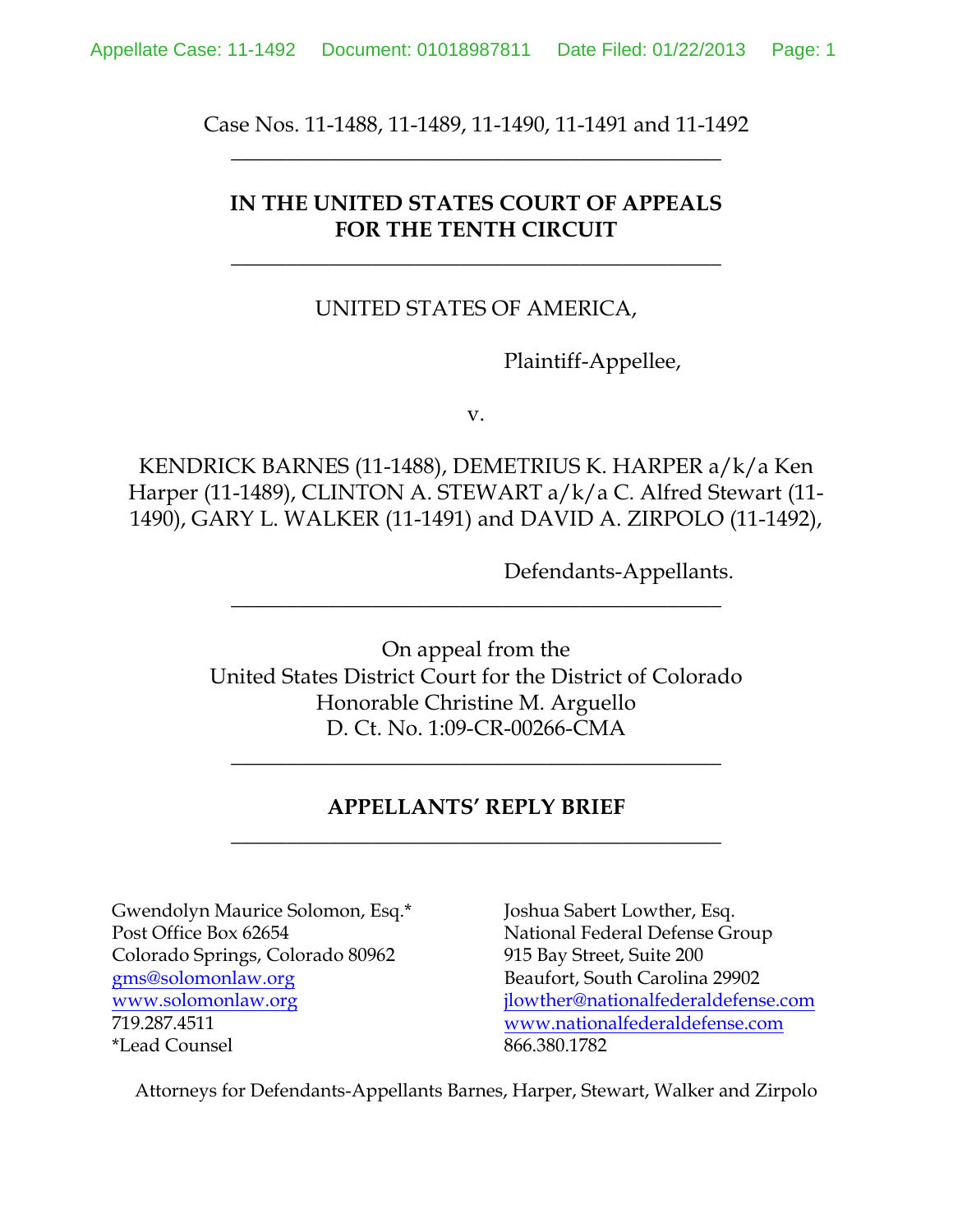# **TABLE OF CONTENTS**

| $I_{\cdot}$ |                                                                                                       |  |  |
|-------------|-------------------------------------------------------------------------------------------------------|--|--|
| II.         |                                                                                                       |  |  |
|             | a.                                                                                                    |  |  |
|             | $\mathbf{b}$ .                                                                                        |  |  |
|             | C.                                                                                                    |  |  |
|             | The November 22, 2010 Continuance11<br>d.                                                             |  |  |
| III.        | Fifth Amendment Prohibition of CompulsoryTestimony13                                                  |  |  |
|             | a.                                                                                                    |  |  |
|             | Judicial Mitigation (i.e., Curative Instructions, etc.)20<br>b.                                       |  |  |
| IV.         | Sixth Amendment Right to Present a Plenary Defense21                                                  |  |  |
|             | a.                                                                                                    |  |  |
| $V_{\cdot}$ | 27<br>Structural Error                                                                                |  |  |
| VI.         |                                                                                                       |  |  |
|             | CERTIFICATE OF COMPLIANCE WITH TYPE-VOLUME<br>LIMITATION, TYPEFACE REQUIREMENTS AND TYPE-STYLE<br>.30 |  |  |
|             |                                                                                                       |  |  |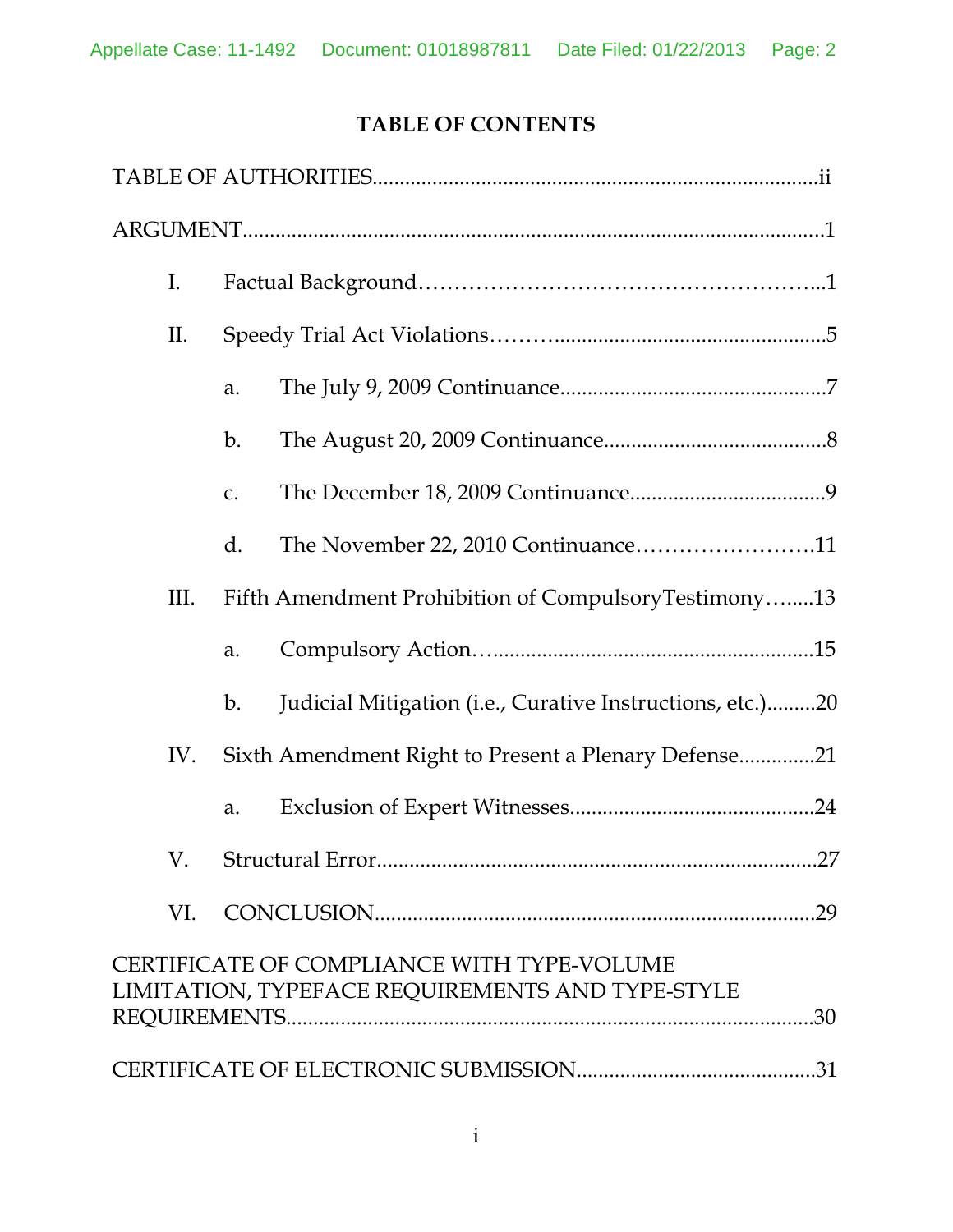# **TABLE OF AUTHORITIES**

# **Cases**

| United States v. Brumley, 560 F.2d 1268 (5th Cir. 1977)17   |  |
|-------------------------------------------------------------|--|
| United States v. Fabiano, 169 F.3d 1299 (10th Cir. 1999)21  |  |
| United States v. Kelly, 535 F.3d 1229 (10th Cir. 2008)15    |  |
|                                                             |  |
|                                                             |  |
| United States v. Sierra, 981 F.2d 123 (3rd Cir. 1992)17     |  |
| United States v. Toombs, 574 F.3d 1262 (10th Cir. 2009)5-13 |  |
| Witjaksono v. Holder, 573 F.3d 968 (10th Cir. 2009)15       |  |
|                                                             |  |
| Constitution                                                |  |

|--|--|--|--|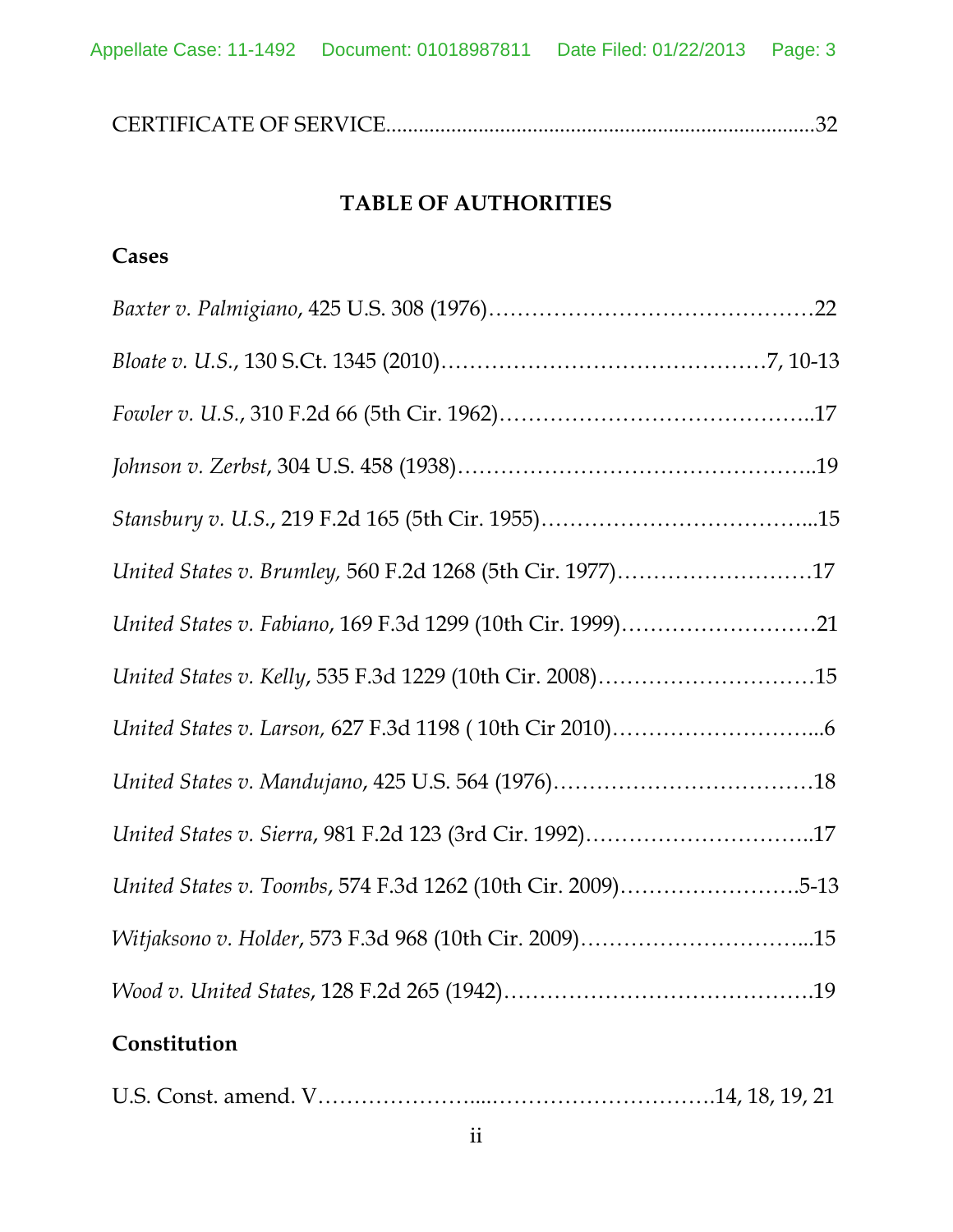| <b>Statutes</b> |  |
|-----------------|--|
|                 |  |
|                 |  |
| <b>Rules</b>    |  |
|                 |  |
|                 |  |
|                 |  |
|                 |  |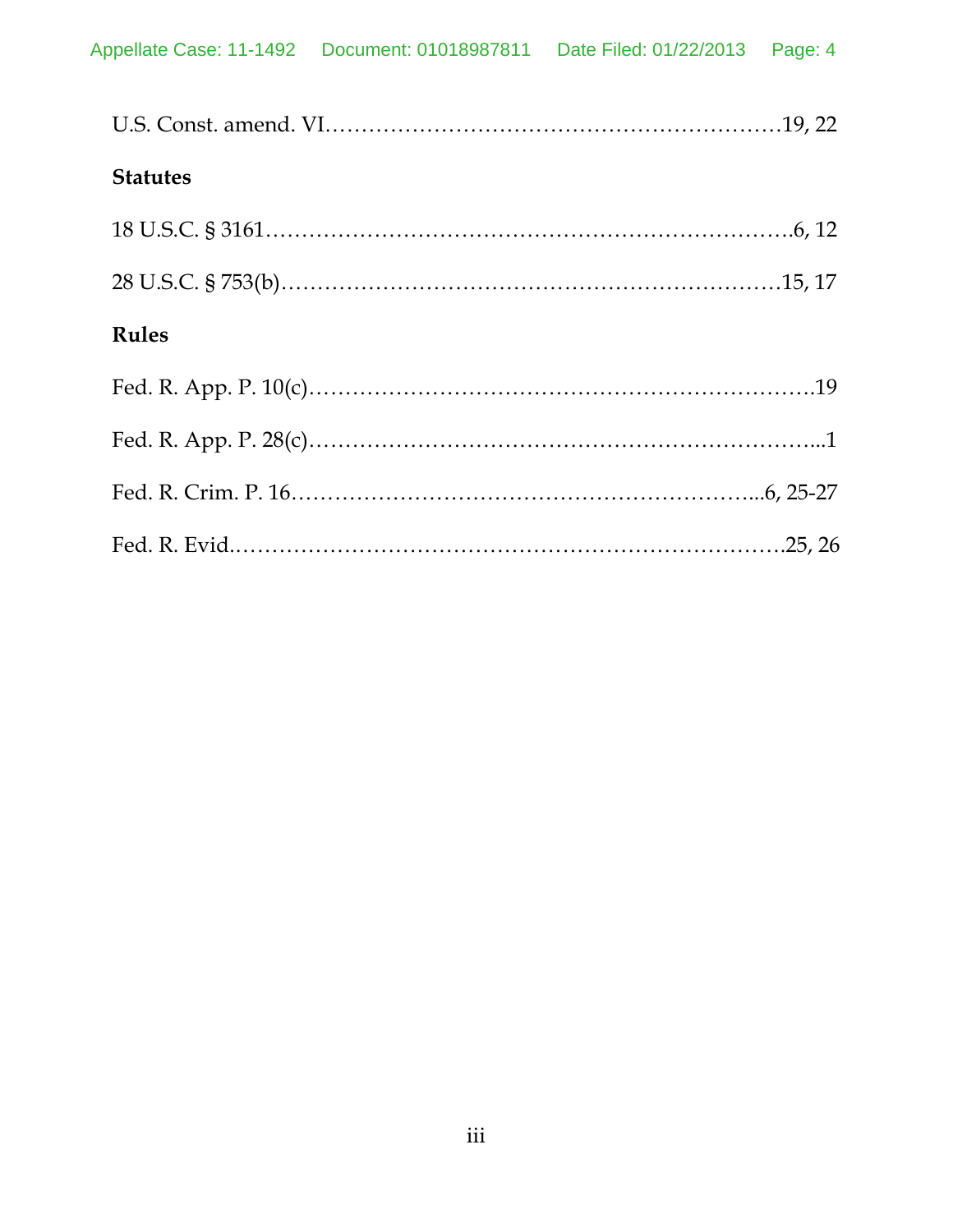COME NOW KENDRICK BARNES ("Barnes"), DEMETRIUS K. HARPER ("Harper"), CLINTON A. STEWART ("Stewart"), GARY L. WALKER ("Walker") and DAVID A. ZIRPOLO ("Zirpolo") (collectively "Appellants"), by and through their undersigned counsel, Gwendolyn Maurice Solomon, Esq. and Joshua Sabert Lowther, Esq., pursuant to Fed. R. App. P. 28(c), and hereby reply to the United States' Consolidated Answer Brief as follows:

### **I. Factual Background**

The Government states that the Appellants falsely represented that Leading Team ("LT"), IRP Solutions, Inc. ("IRP"), or DKH, LLC ("DKH") were on the verge of signing a contract to sell Case Investigative Life Cycle ("CILC") software to one or more major law enforcement agencies, or were already doing business with such law enforcement agencies. Testimony by current and former employees of Department of Homeland Security ("DHS"), Paul Tran and William Witherspoon evidenced that DHS was interested in a module presented by IRP and provided IRP with scenarios for software implementations, and after a second meeting with IRP,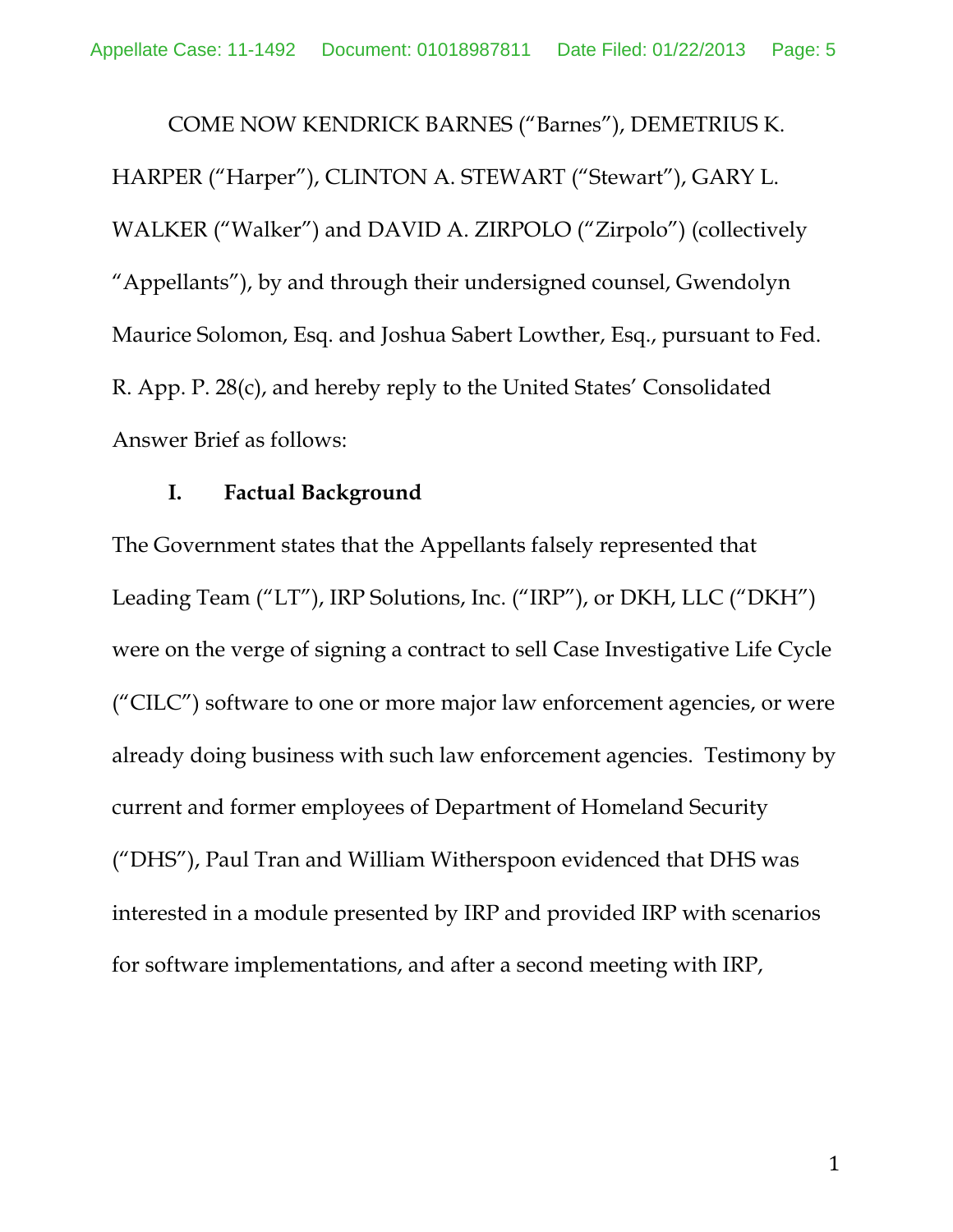Requested information on costs.1 Doc 610. Paul Tran testified that DHS found an interest in CILC and if passed Immigration and Customs Enforcement ("ICE") testing would be admitted to the approved list. *Id*. He further stated that they made feature suggestions that DHS would need available in the application. *Id*. Therefore, there was no free labor, but workers dedicated to producing a product compatible with the needs of DHS, which may take several phases or customizations, as stated by Mr. Tran. *Id*. In order to modify modules or customize modules, a workforce of Information Technology ("IT") individuals is required. Thus IT professionals were staffed at IRP to customize the modules to present to DHS and other law enforcement agencies. As a result, the staffing agencies did not staff workers at IRP for free labor.

Exculpatory evidence obtained during the discovery process revealed that IRP was engaged in negotiations with the City of Philadelphia Police Department ("PPD") Chief Investigator Lorelei R. Larson. Discussions

 $1$  Then we gave them a scenario situation, and they took it back, and they came back and gave us a second demo based on the scenario we provided to them. It would have been between -- it would have been between October of the first meeting and before this, because we had time to look at that product and evaluate it, and then I asked for information on costs. Mr. Cooper said, hey, I am not sure if we can use the CILC total solution because it doesn't cover everything we needed, but I did like the confidential informant module. Doc 610. And, Mr. Cooper, subsequent to your viewing of the IRP Solutions' CILC product that you mentioned, did you continue to have interest in that product? A. We had an interest in the product as it related to completing our information gathering, our research, our market survey. There were a number of products that we looked at in concert to completing our market research. Transcript, October 17, 2011, pp. 1993.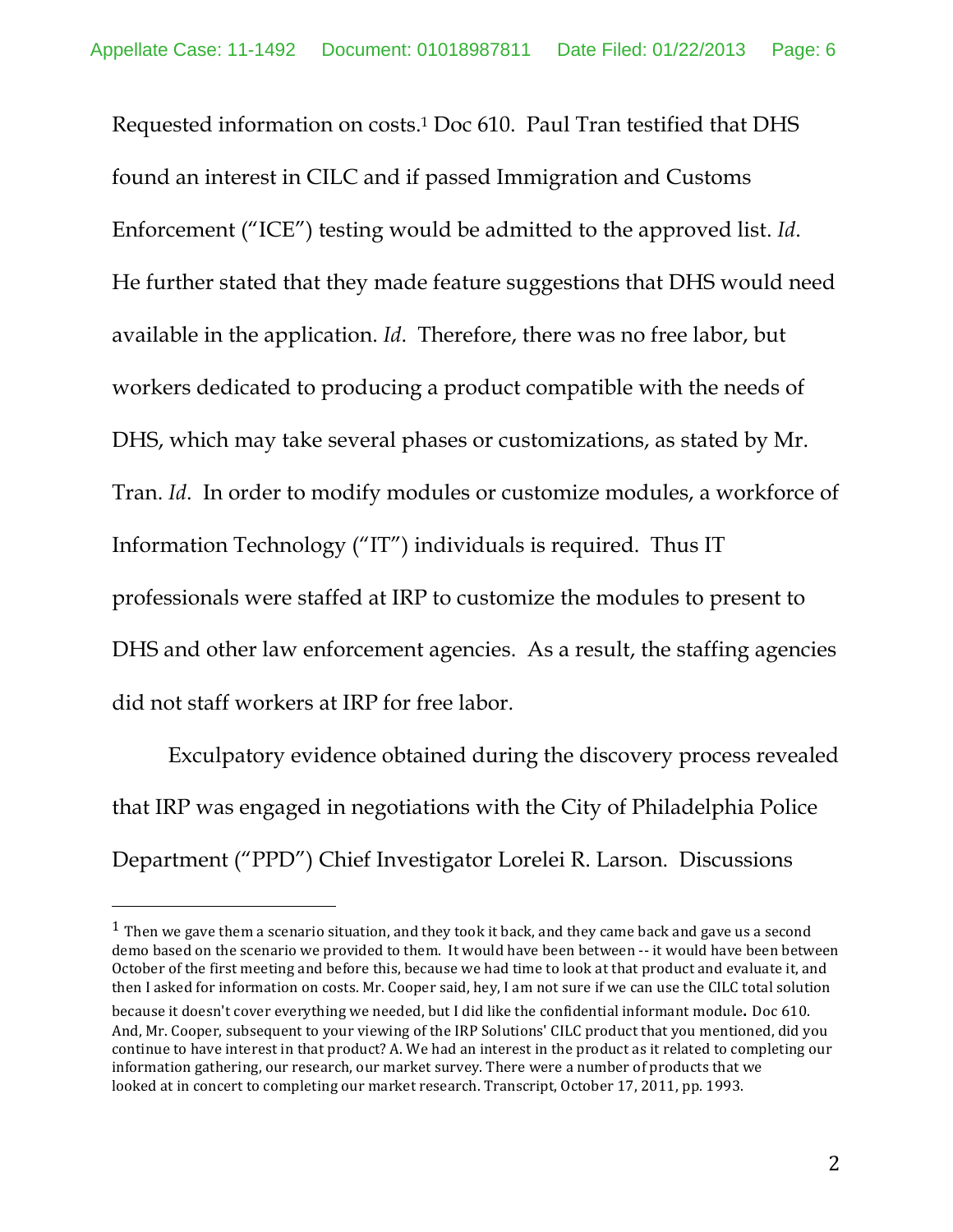between IRP and PPD included information request involving fees and costs for customization, configuration, maintenance and support. However, after the FBI contacted Gery Cardenas ("Cardenas"), Director of Information for the PPD, and informed him that IRP was under investigation, all communications and any interactions between IRP and PPD ceased. (FD-302, File No. 318A-DN-63228, 02192009.) Cardenas stated that PPD was very close to having the product installed prior to his discovery of the IRP investigation. *Id.* at p.3. This evidence was not submitted to the jury. During the second day of deliberations the jury asked for more evidence, with the presumption that they were not fully persuaded that a crime existed. Doc 619. Additional evidence as noted above would have rendered a different verdict in favor of the Appellants providing that there was no showing of criminal intent.

The Government argues that witnesses relied upon statements from Appellants that a contract existed between themselves and DHS and the New York City Police Department ("NYPD") to make a decision to do business with IRP. This is untrue. The witnesses that testified were not involved in negotiations with the Appellants and testified that they were not the decision makers to enter into the risk of business. The customary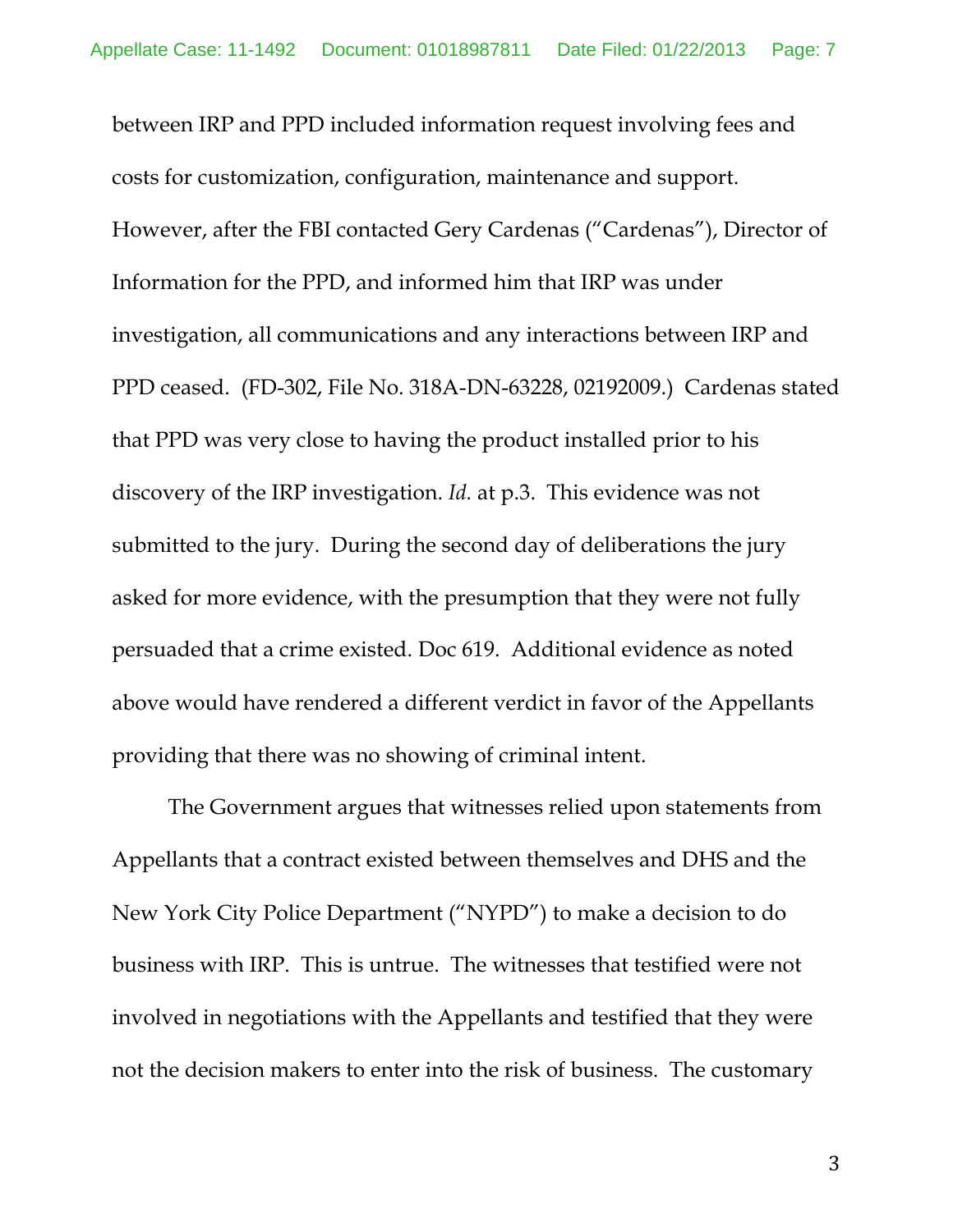standard of business practices to enter into a contract with the staffing companies, of which the witnesses acknowledged, was based upon Dunn & Bradstreet reports, list of references, or credit rating; not statements. Doc 466. When asked if decision was made to engage in business with the staffing agency, it was not based on the contract with law enforcement agencies, but a reliance of the terms of the contract. *Id*. The business standards and practices could have been further affirmed if Appellants witnesses, Andrew Albarelle and Kelly Baucom, were allowed to testify about the IT staffing industry. The facts present that there were no misrepresentations as witnesses were impeached time and time again acknowledging that they had no discussions that IRP affirmatively stated that had an existing contract with DHS or NYPD. There is no crime to be in negotiations and have a belief based upon the circumstances that with an interest in the viable product and staff needed to customize the product to present functionality requested that a potential sale is foreseeable. There were no false misrepresentations made. If there had not been a raid and the product had sold, the staffing agencies would have been paid and there would be no case.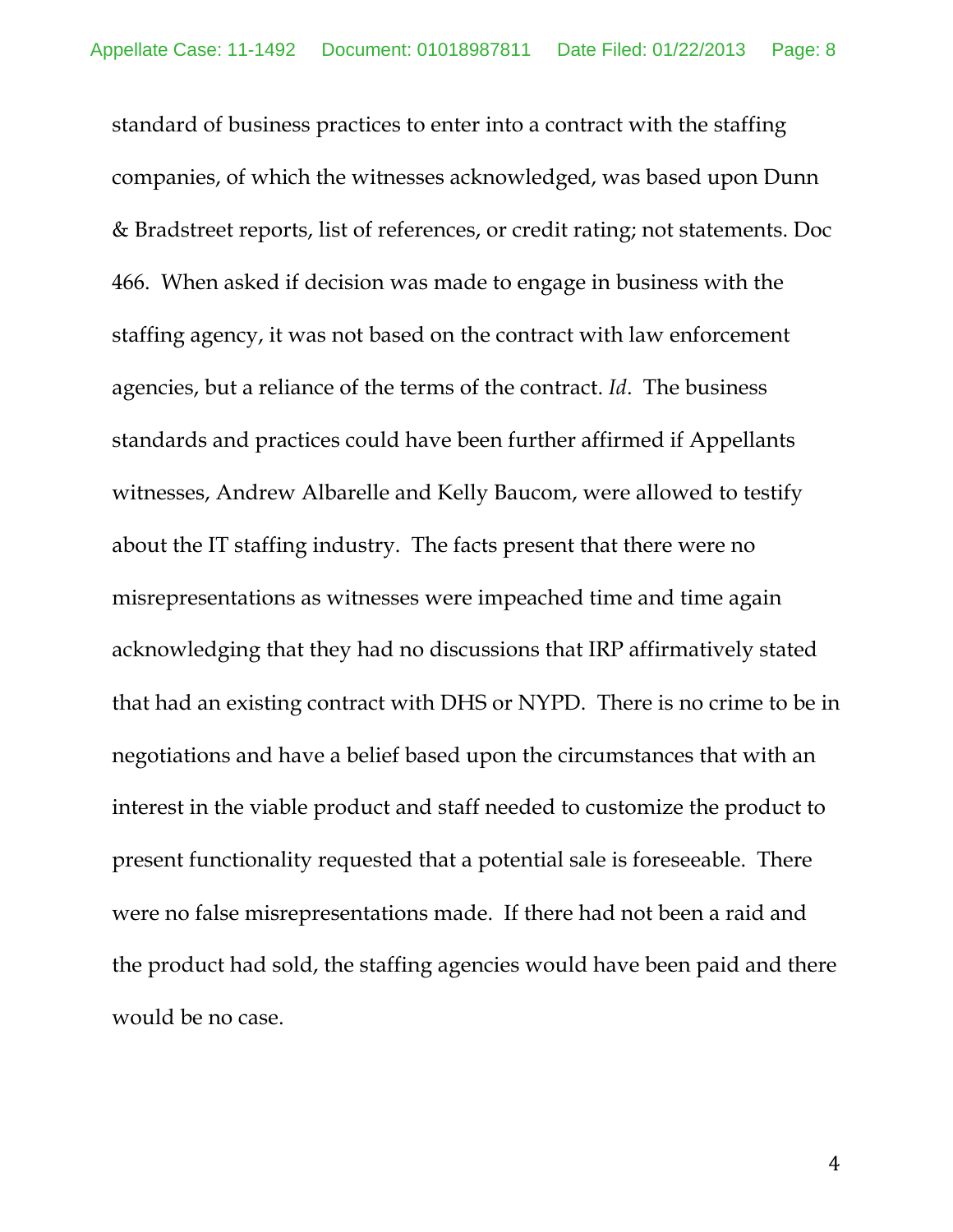All of the contract employees that testified affirmed they received their monies directly from the staffing companies and none of those funds passed through the Appellants hands. Doc 557, 614, 616. The staffing agencies affirmed that their employees were directly paid to their employees. The financial statement analyzed and provided by, Dana Chamberlin, Financial Analyst with the Federal Bureau of Investigation, evidences that the Appellants did not receive \$5 million dollars. Exh. 902, 903. Consequently, there was no evidence of a conspiracy.

#### **II. Speedy Trial Act Violations**

The fundamental basis of the Government's argument that no Speedy Trial Act violation occurred is its assertion that the Appellants failed to properly oppose such delays until their Motion to Dismiss was argued on the first day of the trial. Gov't. Br. 40-41. This argument is shockingly disingenuous, as all parties fully acknowledge that the motions for excludable time and the reasoning offered in support for those continuances were not advanced by the Appellants, but rather by their prior counsel (Doc. 49, 75, 119, 324; Vol. I, pp. 71, 95, 102, 562), coupled with the lack of Counsel's due diligence led to the Appellants' terminating their attorneys and elected to represent themselves at trial; the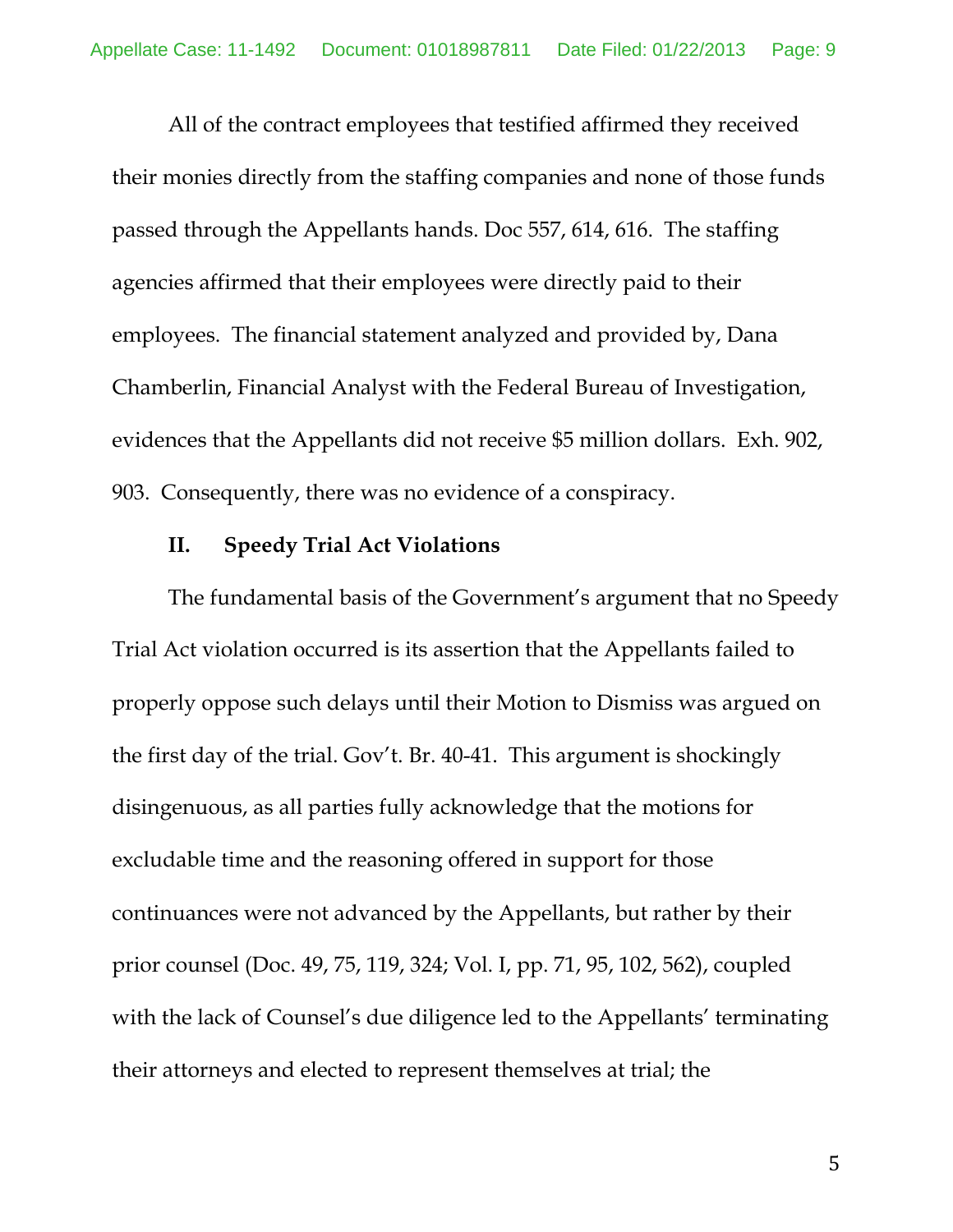Government's claim now that the Appellants endorsed the delay is a gross misapplication of the facts on appeal. (Doc. 607, pp. 21-22; Vol. II, pp. 645- 646).

Further, the Government never acknowledges its or the Court's responsibility to assure the adherence to the requirements of the Speedy Trial Act. Also, the Government minimizes the decision in *United States v. Toombs,* 574 F.3d 1262 (10th Cir. 2009) and importance of the Court's compliance with 18 U.S.C.  $\S 3161(h)(7)(B)$  - listing the factors justifying proper continuances of excludable time and glossing over the Court's responsibility to meet the requirements on the record. (the record consisting of only short, conclusory statements lacking in detail is insufficient and simply identifying the event and adding conclusory statement that the event requires more time for counsel to prepare, is not enough). *Toombs*, 574 F.3d at 1271-72; *United States v. Larson*, 627 F. 3d 1198, 1204 (10th Cir. 2010.) The Court improperly granted and excluded time that violated the Speedy Trial Act. This very argument is a tacit admission that the court failed to consult 18 U.S.C  $\S 3161(h)(7)(B)$  as mandated by *Toombs* and did so adopting defense counsels' unsubstantiated reasoning as to advance the argument that the Appellants' rights to a speedy trial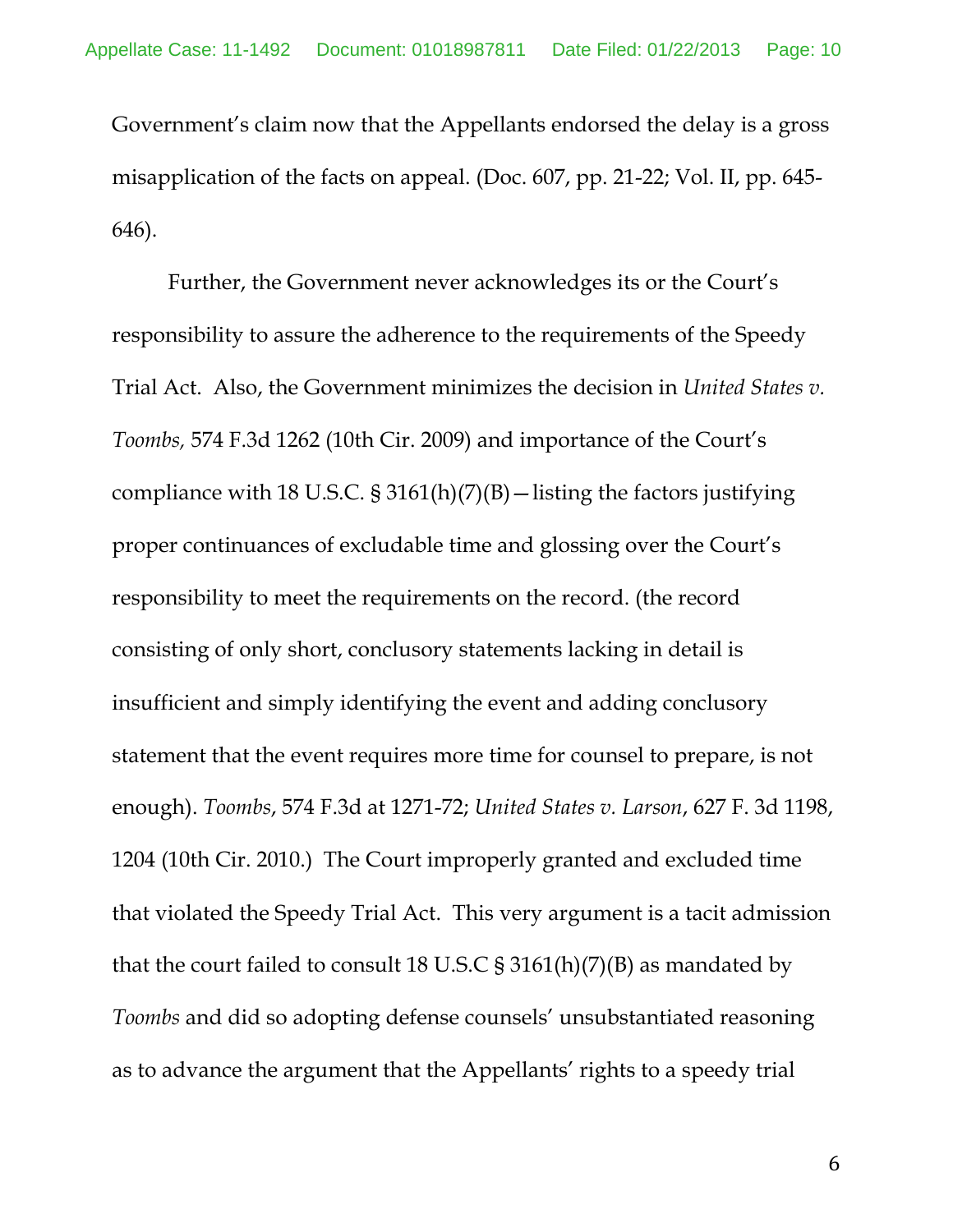were virtually, and justly, waived. It is worth noting that this position has been endorsed by the district court as well. (Doc. 754; Vol. I, p. 1594). Regardless, the Appellants have never waived their speedy trial rights. The Appellants strongly disagree with both the Government and the district court, retaining their position that defense counsels' excuses which the court endorsed wholly and without any inquiry—were both misinformed and unjustified. The actions of the Government and the Court do not preclude their obligation to enforce the Appellants speedy trial rights.

### **a. The July 9, 2009 Continuance**

In refuting the Appellants' position that the July 9, 2009 continuance was improperly granted, the Government generally lists the Appellants' recitation of factual circumstances—as outlined within their Principle Brief—and summarily concludes all to be "meritless." Gov't. Br. 24-25. The Government then continues to recite the very boilerplate explanations as defense counsel did, contemporaneously admitting that the bases of their very arguments came before any personal review of discovery. *Id.* at 25. The Government disgorges the generic "voluminous discovery," and "multi-defendant," clichés, but conspicuously ignores the simplicity of the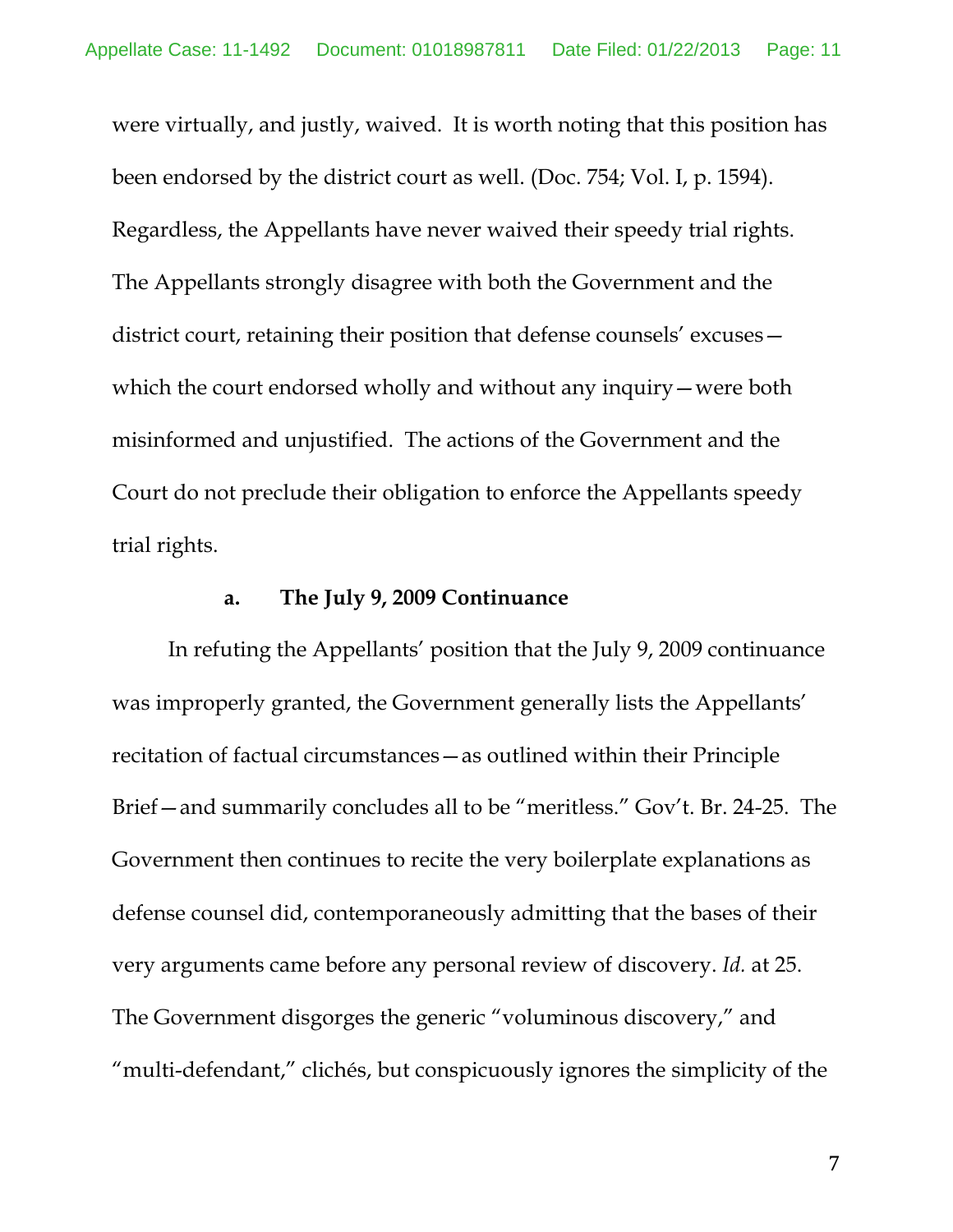case, the number of attorneys involved, and the lack of any proactive inquiries from the court. *Id.* All in all, the Government fails to eradicate the fact that the district court failed to comply with *Toombs* in its granting the ninety day continuance.

A district court has a duty, *i.e. Toombs*, to properly devote time in considering motions for excludable continuances, particularly where the reasoning offered by the defense is both nonspecific and premature. *Bloate v. U.S.*, 130 S. Ct. 1345, 1357 (2010). Just because rationale is included within a motion does not mean that a district court is allowed to routinely accept the reasoning, without further verification or review. *Id.*

This only supports the Appellants' position, because if the district court had conducted a proper inquiry, it would have realized the Government's lack of due diligence.

### **b. The August 20, 2009 Continuance**

In its response brief, the Government reiterates some of the same facts that the Appellants discussed in their Principle Brief; in contrast, the Government claims that *Toombs* was satisfied. Gov't. Br. 25-28. The Government's unqualified sustenance for such a conclusion: "The motion and hearing transcript refute these allegations." *Id.* at 28. Yet, the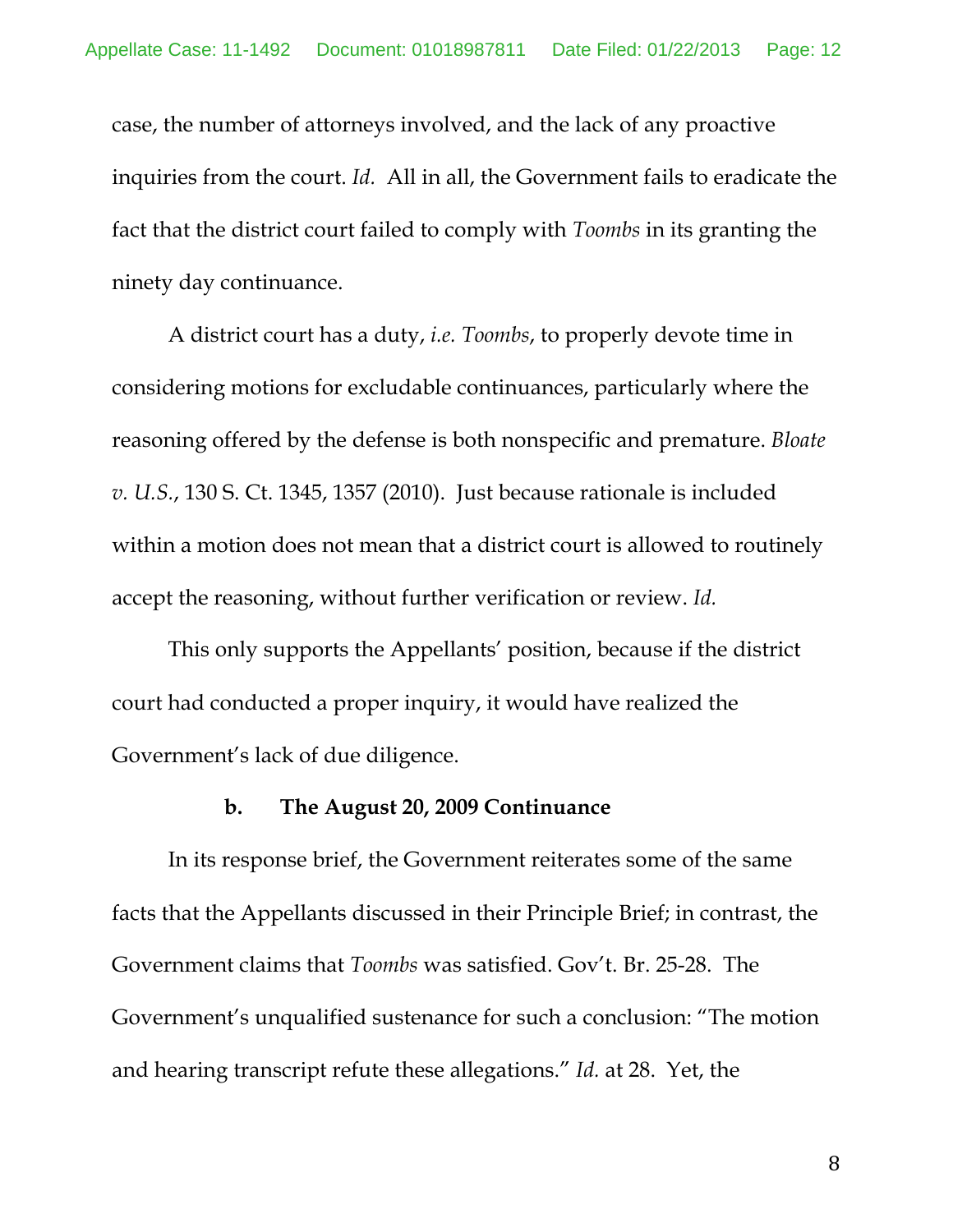Government provides no evidence, facts, transcripts or documentation, supporting its opinions. *Id.* Contradictory enough the record exhibits the district court's cursory and vague proclamations when improperly granting a continuance of 110 days.

The Appellants, therefore, restate their position that the district court failed to comply with *Toombs*. The Government recites that "the court concluded that the case was sufficiently unusual and complex…." *Id.* at 27. All parties deduced that the case was, in actuality, a straightforward mail and wire fraud case, and while certain aspects of the same may have been tedious, the case itself was far from complicated. (Doc. 240, pp. 4-10; Vol. II, pp. 64-70). If the district court had fulfilled its judicial duties by complying with the requirements, the 110 day continuance would not have been granted.

### **c. The December 18, 2009 Continuance**

The Government, in great detail, recites what seems to be a vast amount of very sound rationale for a continuance of 361 days of excludable time, Gov't. Br. 28-32; however, in regurgitating the exact reasoning of prior defense counsel, and while accusing the Appellants of wrongfully alleging "inaction and dithering," the *only* evidentiary support the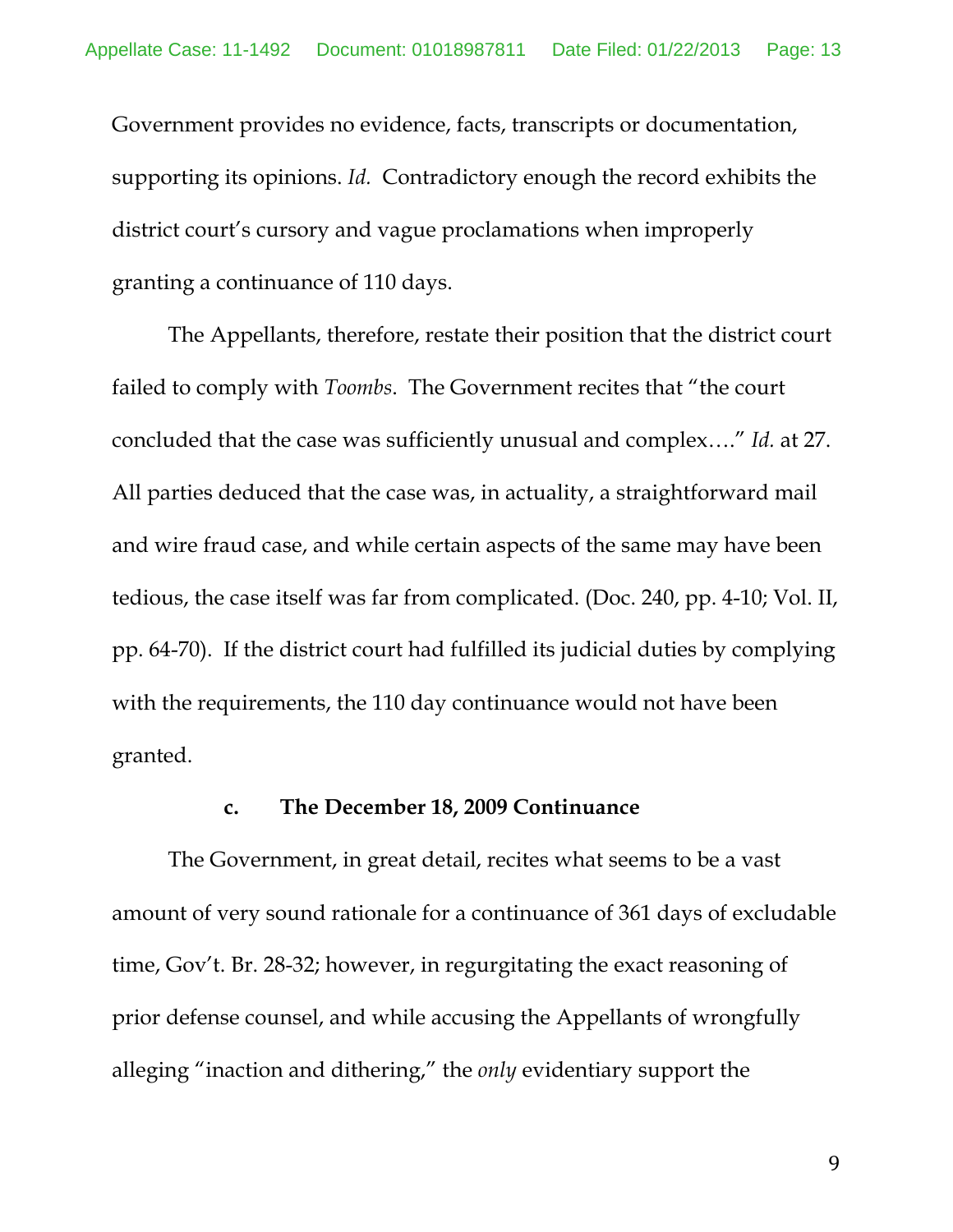Government can muster to show progress and to refute such claims are "*ex parte* documents… which *likely* are…requests for…reimbursement." *Id.* at 32 (emphasis added) and does not exclude any time from the Speedy trial clock. These documents are not even a part of the record on appeal. Since the district court did not comply with either *Toombs* or *Bloate*, the Government does not have any evidentiary support available to its argument.

In citing the district court's justifications for granting such a continuance, the Government quotes the district court as saying "that failure to grant the joint motion 'would likely result in a miscarriage of justice by precluding the defendants from adequately being able to prepare for trial'" *Id.* at 32. The Government continues, "the court more specifically found... the case was 'so unusual and complex….'" *Id.* Yet, there is nothing *case-specific* related to these statements, and, thus, there lies the problem. These are the standard, boilerplate remarks a court must make, on the record, so to grant an excludable time continuance, but these judicial observations *must* be coupled with supporting case-specific facts that definitively explain a district court's justifications, as *Toombs* and *Bloate* unreservedly hold.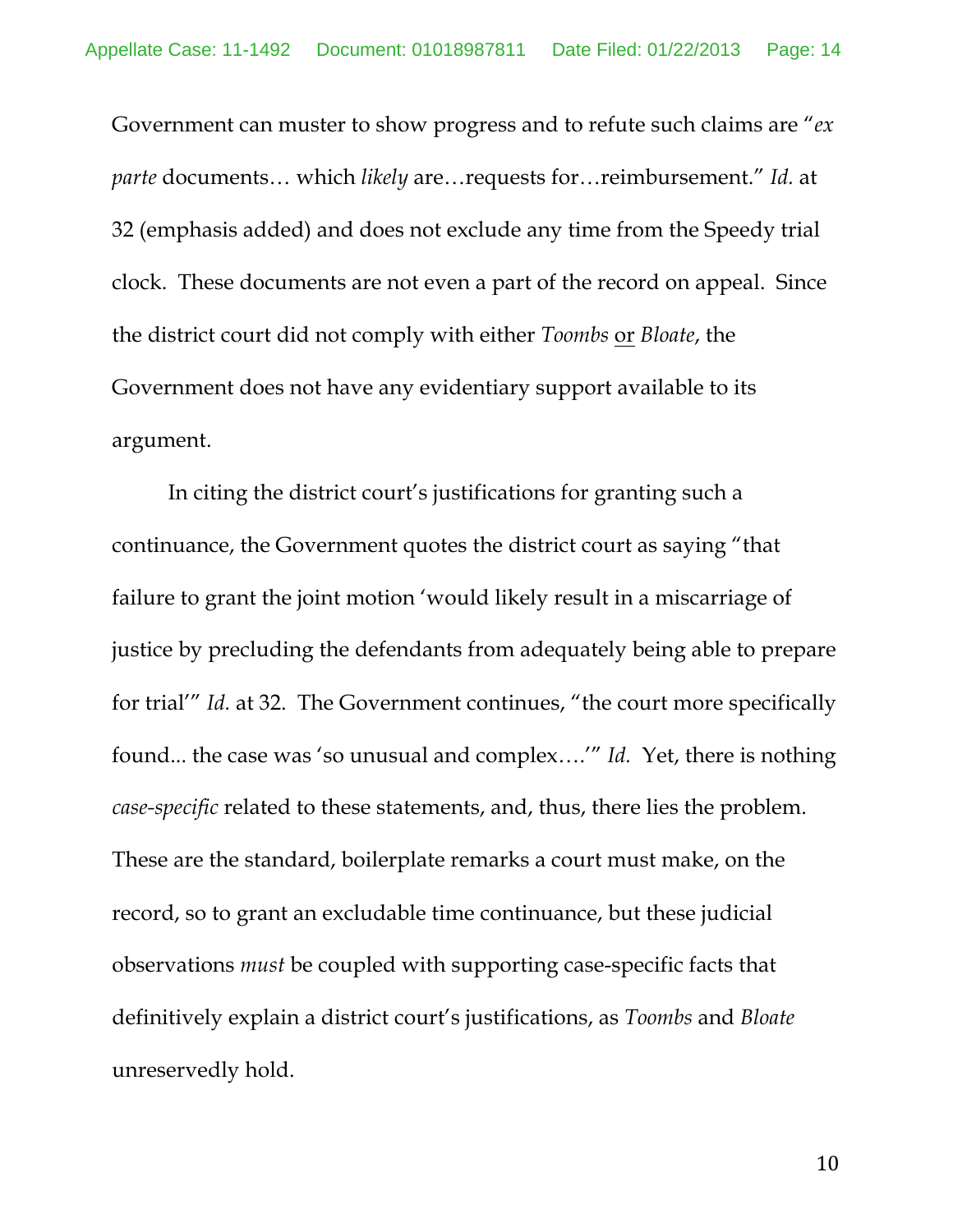The Government suggests that Appellants' understanding of *Bloate* is inaccurate; yet, it describes the *Bloate* holding in the exact manner as the Appellants did within their Principle Brief. *Id.* at 34-35. The difference between the Government and the Appellants' understanding of *Bloate* is not one of legal interpretation, but one of factual application.

#### **d. The November 22, 2010 Continuance**

It is true that prior defense counsel's reasoning for an excludable time continuance was shared with the district court. (Docs. 49, 75, 119, 324; Vol. I, pp. 71, 95, 102, 562). It is also true that a court does not retain the duty of "separately [reciting]…," Gov't. Br. 37, counsel's professed rationale for a continuance request. *United States v. Toombs*, 574 F.3d 126. However, it is incorrect to suggest that a district court does not have the responsibility of "separately… [analyzing]," Gov't. Br. 37, such rationales. *Bloate, supra.* In fact, the Appellants strongly maintain that calls for the most intricate of inquiry and verification were necessary to defense counsel and the government after requesting a 361 days adjournment with no objection by the government. The Government's position assumes that defense counsel's reasoning, for the fourth continuance of excludable time, is plainly obvious and above repudiation. This is the *fourth* request. The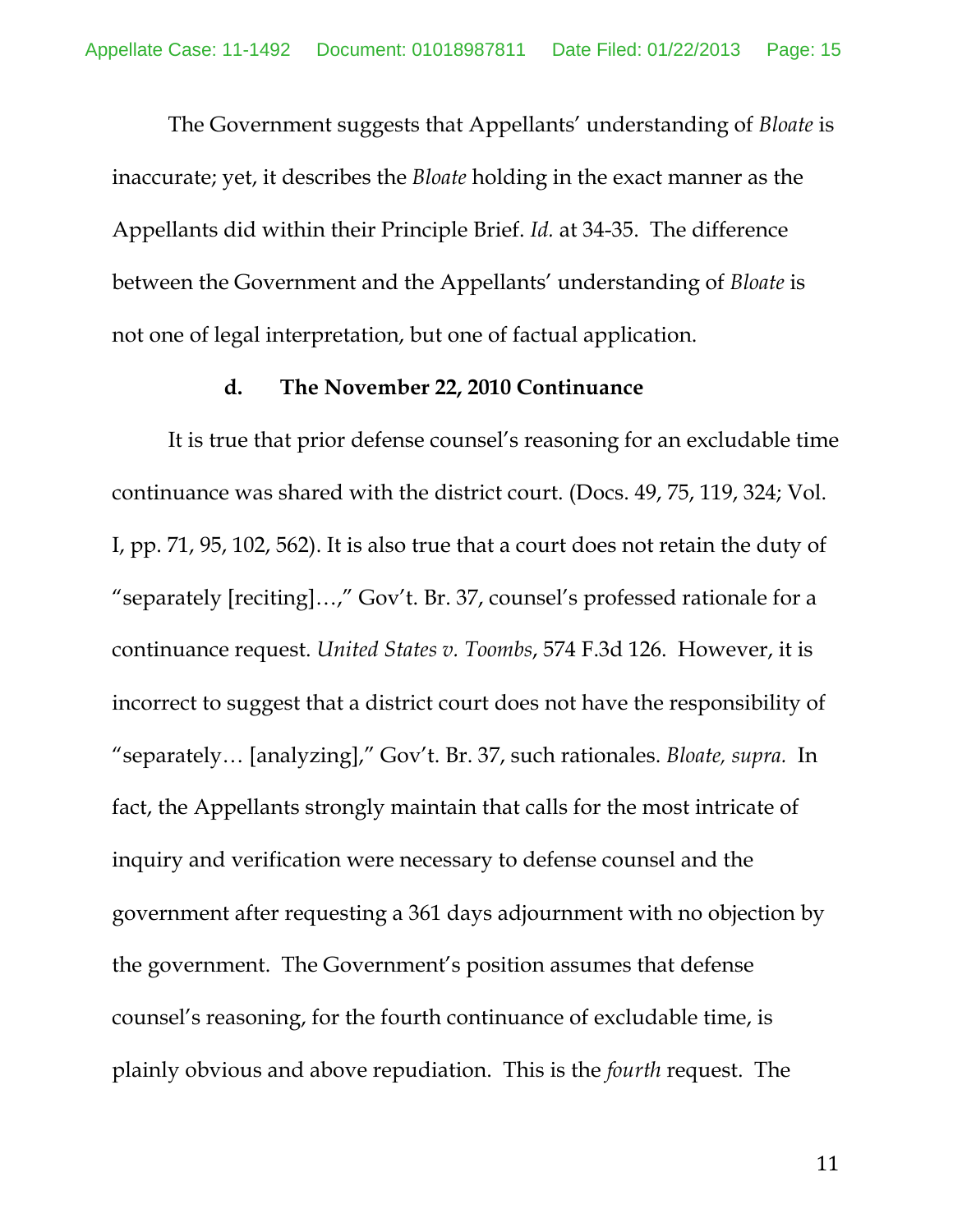Government suggests that "[the] district court was presiding over these matters…and would have been personally familiar with the problems cited by defense counsel." Gov't. Br. 37. The Appellants respectfully submit that this statement is an admission that the district court failed to comply with Tenth Circuit precedent. 18 U.S.C. § 3161, in conjunction with both *Toombs*  and *Bloate*, demand judicial considerations be put "on the record." 18 U.S.C. § 3161(h)(7)(A). A district court cannot ignore these duties merely because it presides over a legal dispute. There was no time whatsoever devoted to assuring that the defendants and the public's right to a speedy trial had been protected, and made clear upon the record; hence, there is neither a *Toombs* nor *Bloate* analysis.

The position that both the district court and the Government have taken—in that a thorough vetting into all reasoning offered for excludable time requests is not necessary, as long as defense counsel filed "very well drafted joint motion[s]" (Doc. 240, p. 14; Vol. II, p. 74)—amounts to an admission that *Toombs* and *Bloate* were *directly* ignored. The question, therefore, is whether *Toombs* and *Bloate* may have been *indirectly*—or even unconsciously—satisfied. Just because a district court issues the boilerplate "denying the requested continuance would result in a miscarriage of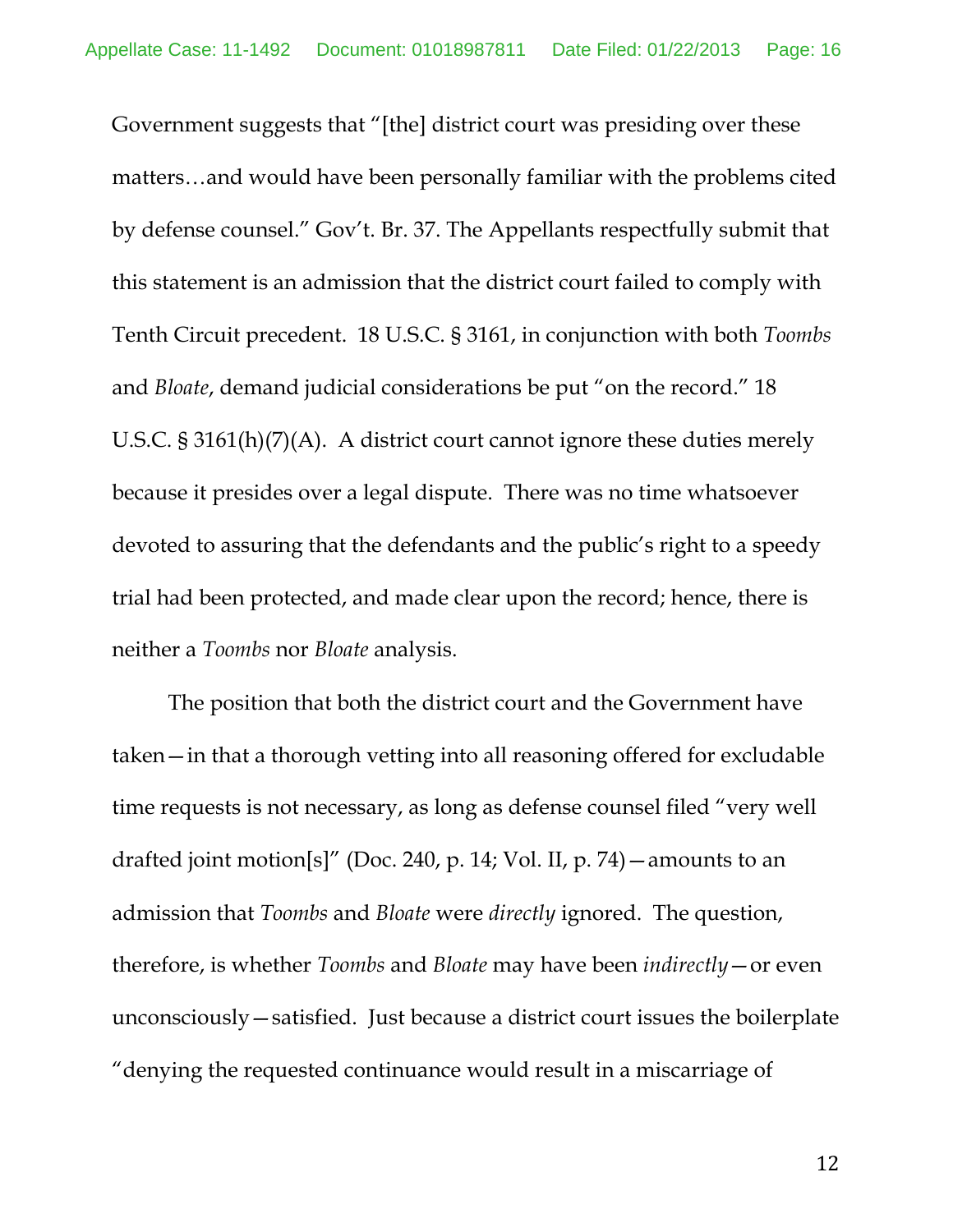justice…" reasoning, does not mean that the said court withstood its judicial responsibilities. Gov't. Br. 37. The government continues to evade or address its responsibility to enforce the Speedy Trial Act.

The Speedy Trial Act was violated on four occasions, any one of which justifies a reversal.

# **III. Fifth Amendment Prohibition of Compulsory Testimony**

The prosecution's case ended a week and a half sooner than advised with no notice except the day they rested their case, placing the Appellants in the difficult position of rescheduling the presentation of their entire defense. App. Br. 51; Doc 614. The Government argues—with regard to the eleventh day of trial, in particular—that this very predicament is virtually irrelevant, as the eleventh day of trial was five days after the defense began presenting their case. Gov't. Br. 50. The Government then attempts to mitigate the district court's compulsory actions and lack of judicial assistance to enforce subpoenas, by stating that the trial judge "found it necessary to repeatedly admonish defendants for not having witnesses available to testify" as examples of unpreparedness. *Id.* The Appellants view these incidents as direct examples in which the difficult position that the Government's premature conclusion, coupled with the district court's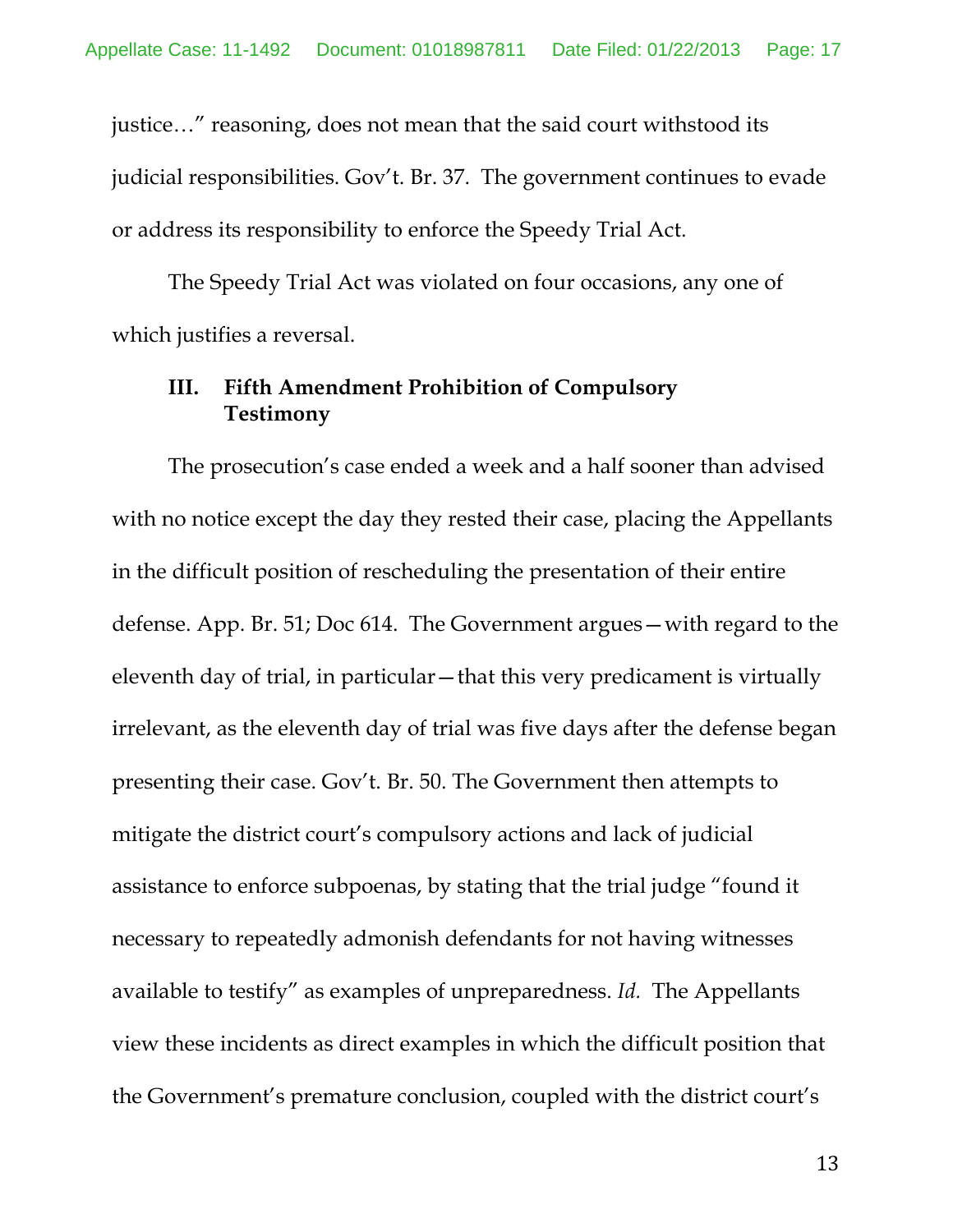inflexibility, placed the Appellants. Nevertheless, the Government seems to be unable or at least unwilling, to grasp the issue the Appellants are actually arguing. Where defendant testimony has been improperly compelled, no voluntary waiver can exist; therefore, all statements made by Appellant Barnes were in direct violation of the Fifth Amendment protection from such action, rendering the Government's testimonyspecific position moot. U.S. Const. amend V.

In actuality, the issue on appeal is twofold: The first component concerns compulsion, as the trial court refused to grant a mere forty minute continuance, by demanding that one of the Appellants take the stand immediately, or else all of the Appellants would forgo their right to present a plenary defense. (Doc. 557, pp. 53-54). Several of the district court's compulsory comments are not within the record on appeal, as an accurate transcription of the pertinent bench trial has yet to be produced. The second portion concerns judicial oversight. Following Walker's improper invocation of Barnes' Fifth Amendment right, the district court decided that no curative instruction—or any other just measure—was appropriate; instead, a lengthy lunch break was the intended cure. *Id.* at 131.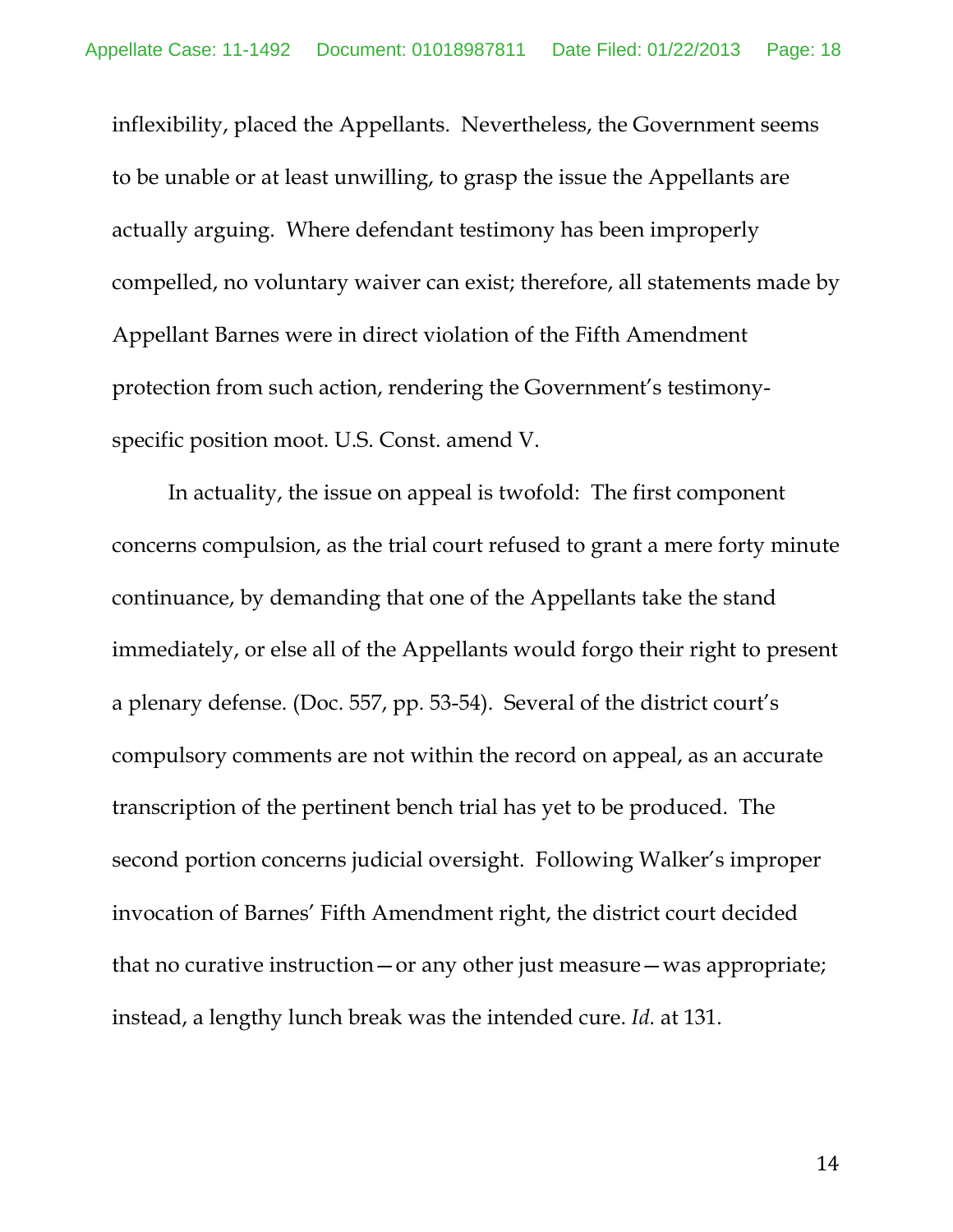#### a**. Compulsory Action**

28 U.S.C § 753(b) states, in pertinent part, that "each session of the court and every proceeding…*shall* be recorded verbatim [by a court reporter, in]…all…criminal cases had in open court" *Id.* (emphasis added). Bench conferences, in particular, must be transcribed. *Stansbury v. U.S.*, 219 F.2d 165, 172 (5th Cir. 1955). To obtain relief for due process violations owing to an inadequate, or missing, transcript—an appellant must show that the absent portions-at-issue relate to a matter material to the case, which, in turn, materially affects the appellant's ability to obtain meaningful appellate review. *U.S. v. Kelly*, 535 F.3d 1229, 1243 (10th Cir. 2008); *see also*, *Witjaksono v. Holder*, 573 F.3d 968, 975 (10th Cir. 2009). Tenth Circuit precedent reigns wholly applicable to this case on appeal for the minutes, as discussed below, are both missing (both the Government and district court concur) and relate directly to whether substantive due process may have been violated.

Though the incomplete record *does* indicate—despite the proclamations of the Government—that the district court offered the Appellants the impossible choice of offering defendant testimony, or abruptly—and involuntarily—halting the presentation of their defense, the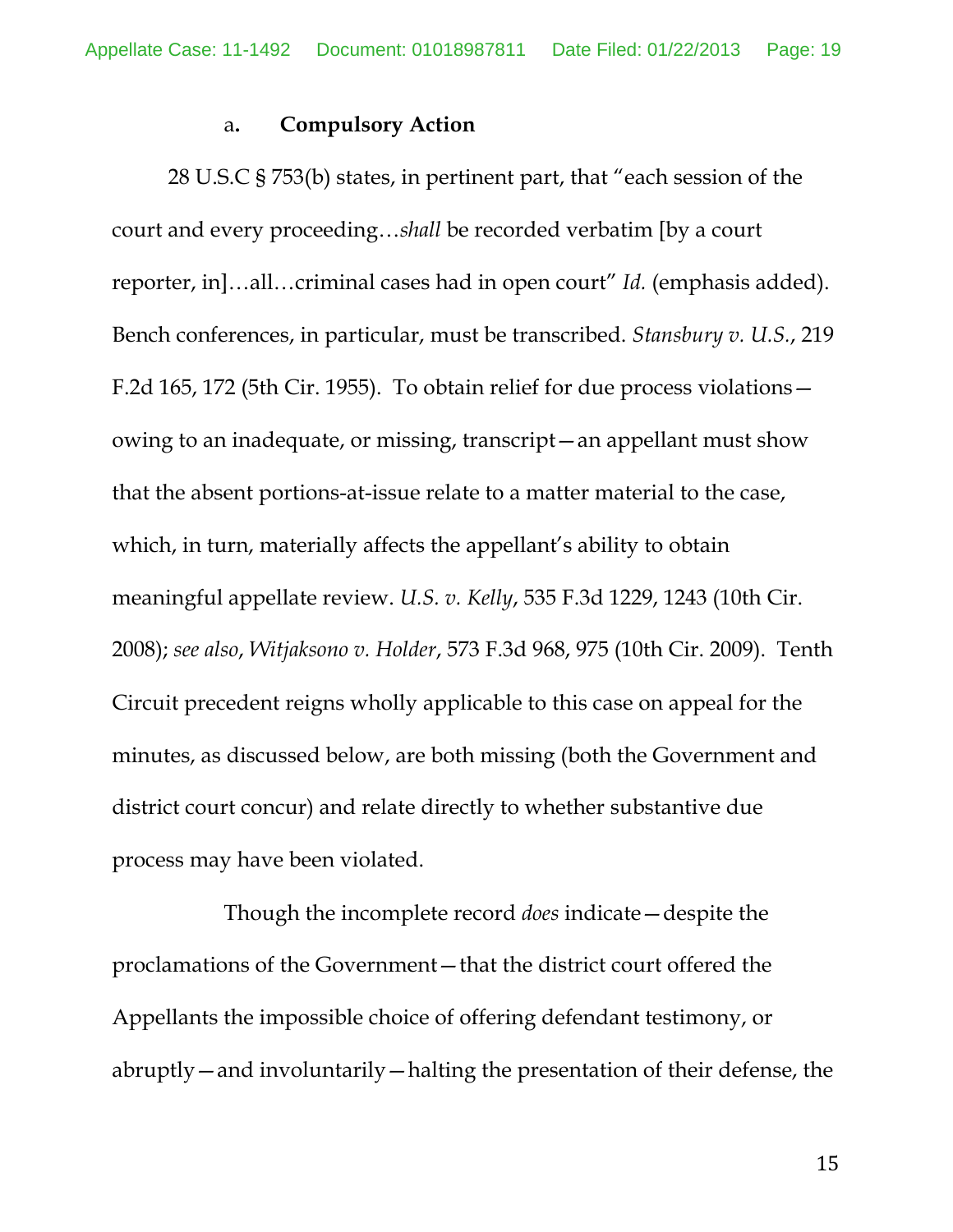compulsory testimony issue cannot be adequately resolved until the missing transcript is produced. *Id.* Though the Government attempts to convince this Court that the missing transcript is "immaterial," Gov't. Br. 54, nevertheless, the Government never denies that the transcript is missing. *Id.* at 42-60. In fact, the Government essentially attempts to sell this Court an indisputable supposition that "nothing *in the record…*supports [the Appellants'] claim of compulsion." *Id.* at 54 (emphasis added). Only without the transcript can this mode of thinking be considered seemingly arguable; even so, the Appellants believe that even the incomplete record speaks for itself, and that it positively indicates compulsion. Regardless, as exhaustively stated before, the issue cannot be resolved without the missing transcripts, which the Government and the district court admit are nowhere to be found. *Id.*

Pursuant to the Court Reporters Act, 28 U.S.C.A. § 753(b), Congress has mandatorily required that a court reporter shall record all proceedings verbatim in criminal cases had in open court which includes sidebar conferences. *Fowler V. U.S*, 310 F.66, 67 (5th Cir. 1962); *U.S. v. Brumley*, 560 F. 2d 1268, 1280 (5th Cir. 1977); *U.S. v. Sierra,* 981 F.2d 123, 127 (3rd Cir. 1992). When a criminal defendant is represented on appeal by counsel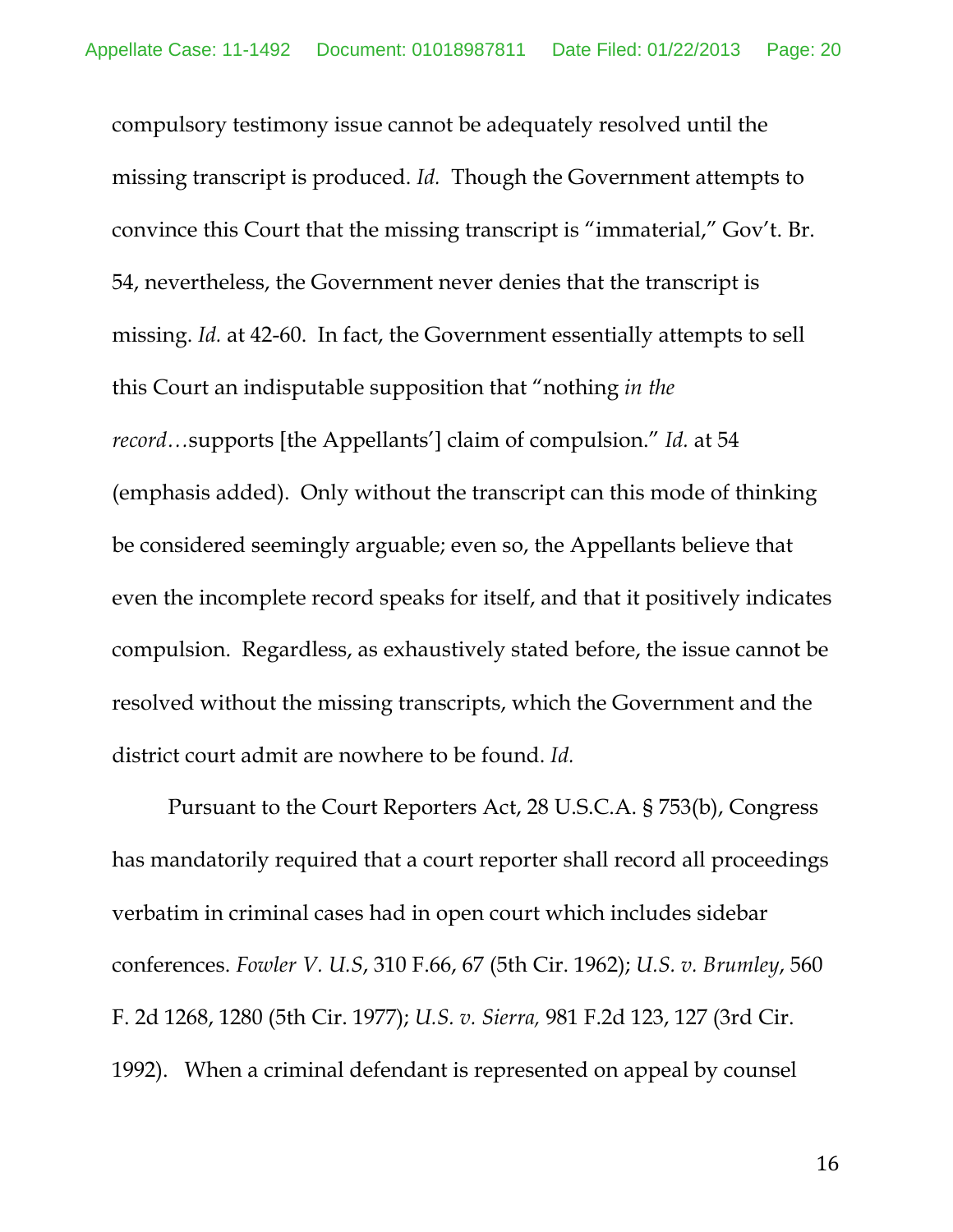other than the attorney at trial, the absence of a substantial and significant portion of the record will result in a presumption of prejudice to mandate reversal. *Brumley*, 560 F.2d. at 1281. The government attempts to diminish the violation by briefly mentioning that a side bar occurred but refuses to state its position on the record as to what was stated at the sidebar. Gov't. Br. 35. Further, the government stated that the bench conference was recorded contrary to the acknowledgment by the Court that it was not. Doc 652, 841, 846.

The Appellants assertion at the bench conference that they were not going to testify injects an objection to the Court. The Court denied the objections, hence, denying the Appellants their constitutional right against self incrimination and violating their rights by compelling one of the defendants to take the stand with a threat to not continue their case. Appellants placed further objections on the record by requesting a copy of the transcript that was refused to be released by the Court Reporter, Darlene Martinez, and then shortly thereafter informed by Ed Butler via the Court Reporter that the transcript was destroyed. Doc 636. Counsel for the Appellants filed motions to request release of the transcript which was denied and motions for reconsiderations were denied. Docs 631, 633, 635,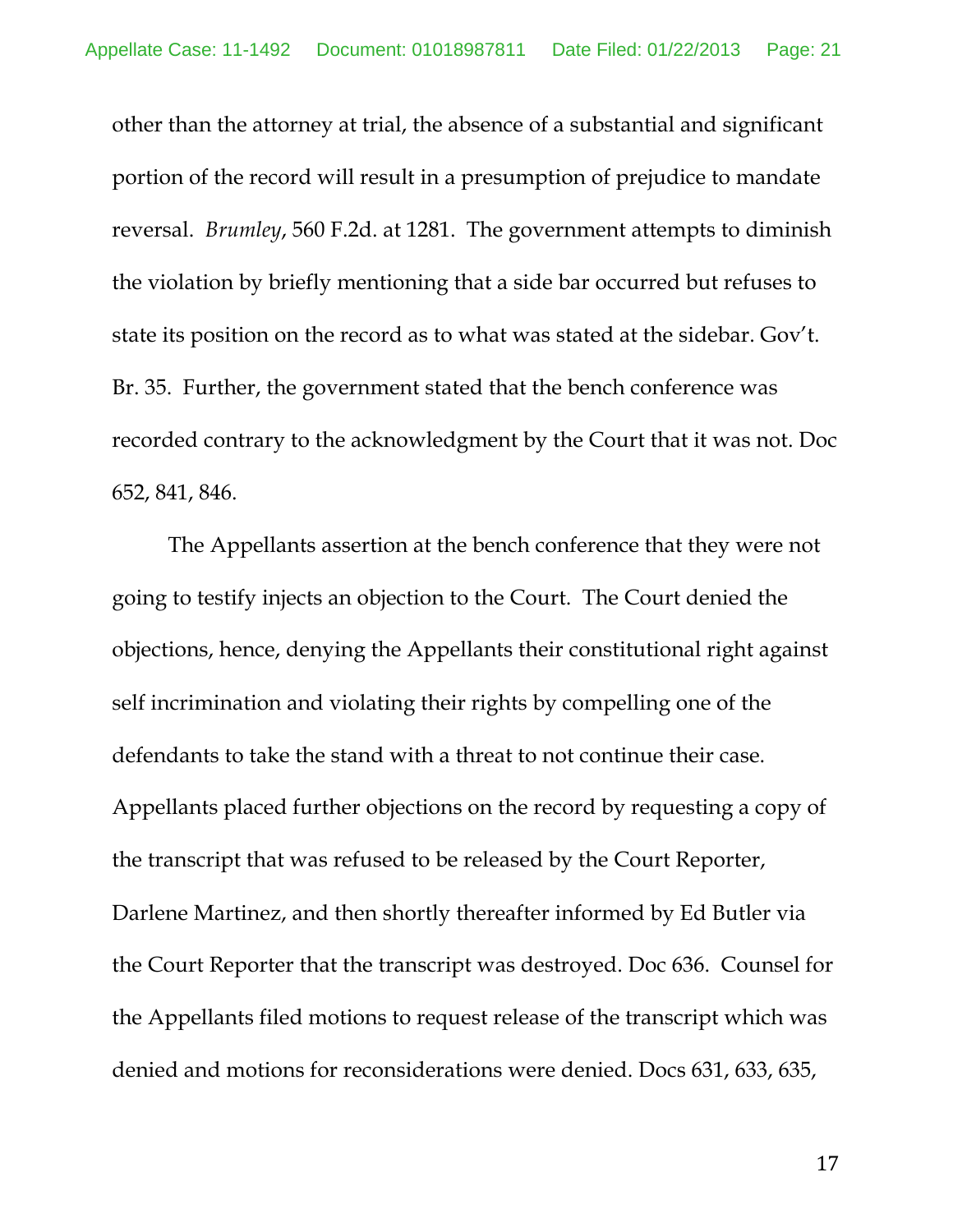636, 652. The Court acknowledges that the transcript is missing and verbiage and provides its rendition which is directly in conflict of the six Appellants recollection of events. Doc 652, 846.

Moreover, others attending the bench conference were the bailiff which statement has not been placed on the record or the court reporter, who has failed to state why the record is missing and now destroyed. In such situations, an individual's only protection against the mobilized power of the State is his Fifth Amendment privilege, but it is a protection of which there must be safeguards to make him aware. *United States v. Mandujano*, 425 U.S. 564, 595 (1976). Careful measures are needed if the privilege is "still [to stand] guard when so much is attempted by inquisition, however subtle, at any stage of the [criminal] proceedings." *Id*.; *Wood v. United States*, 128 F.2d 265, 279 (1942).

It is a duty of a federal court in the trial of a criminal case to protect the right of the accused to counsel, and, if he has no counsel, to determine whether he has intelligently and competently waived the right. *Johnson v*. *Zerbst*, 304 U.S. 458, 465 (1938). This not only applies to Sixth Amendment right but also Fifth Amendment. *Wood,* 128 F.2d at 277; *U.S. v. Robinson*, 459 F.2d 1164, 1169 (D.C. Cir. 1972). Prior to Barnes originally taking the stand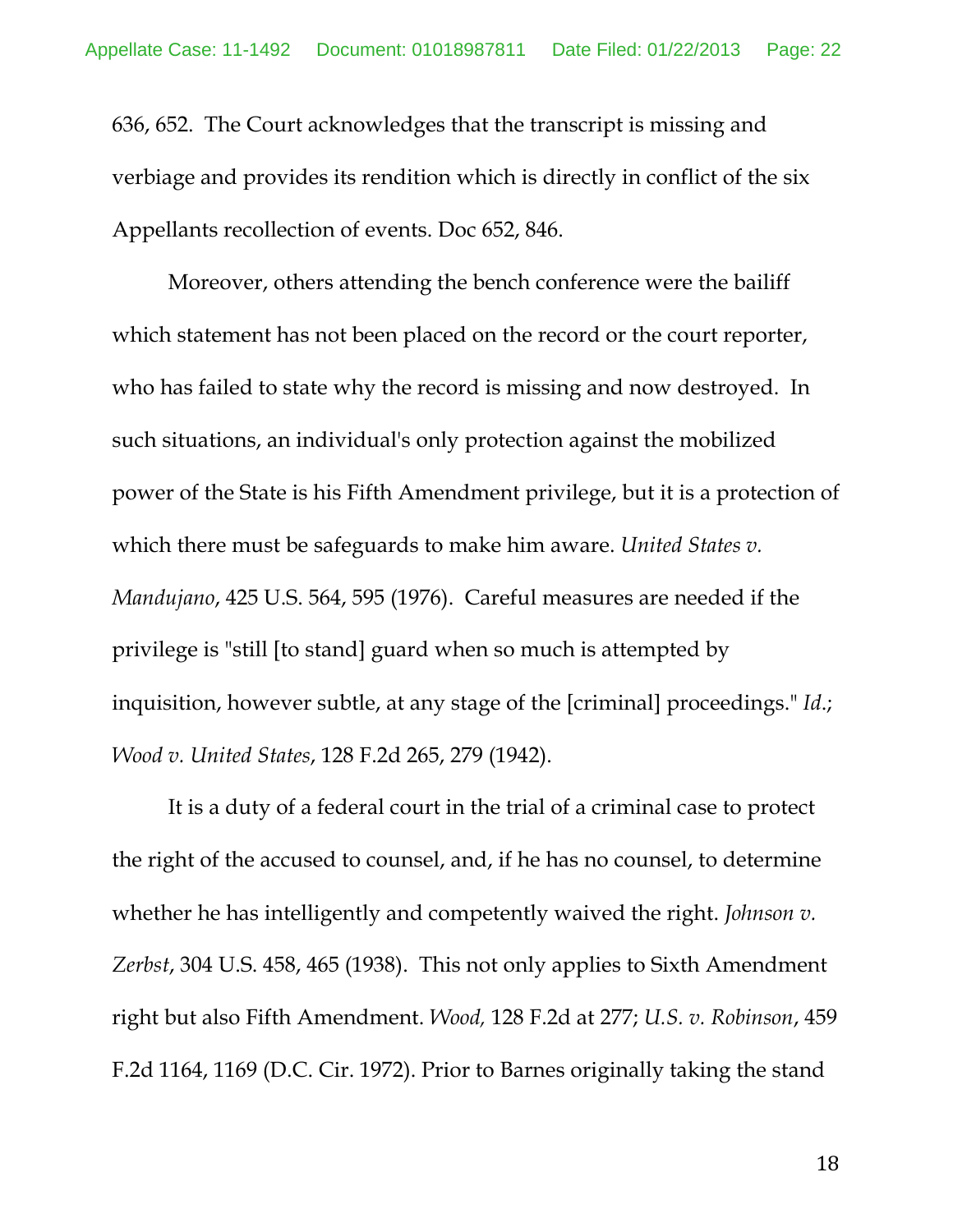there is no indication in the record that Appellant Barnes knowingly and intentionally waived his right against self incrimination guaranteed by the Fifth Amendment. A waiver is ordinarily an intentional relinquishment or abandonment of a known right or privilege. *Zerbst*, 304 U.S. at 464. The Appellants have filed Joint Statements of the Evidence pursuant to Fed. R. App. P. 10 (c) to reconstruct the record. Doc 847. The prejudice is substantial to a violation of the defendants' constitutional right. The prejudice continued when the AUSA with full knowledge and intent presented the Appellants guilty in the eyes of the jury by allowing Appellant Barnes to proceed to testify with full knowledge that when put back on the stand that he was going to assert his Fifth Amendment privileges. This is a conspiracy case and, as a result, prejudiced all Appellants. In light of the government's request for a curative instruction, the Court disregarded such request. There was no instruction given to cure the confusion before the jury or to verify that Appellant Barnes was voluntarily waiving his right to remain silent. Thus, due to the missing transcript and intentional destruction, without the arguments on record of counsel, the Appellants and the district court, this Court is unable to determine whether the district court made the prejudicial orders and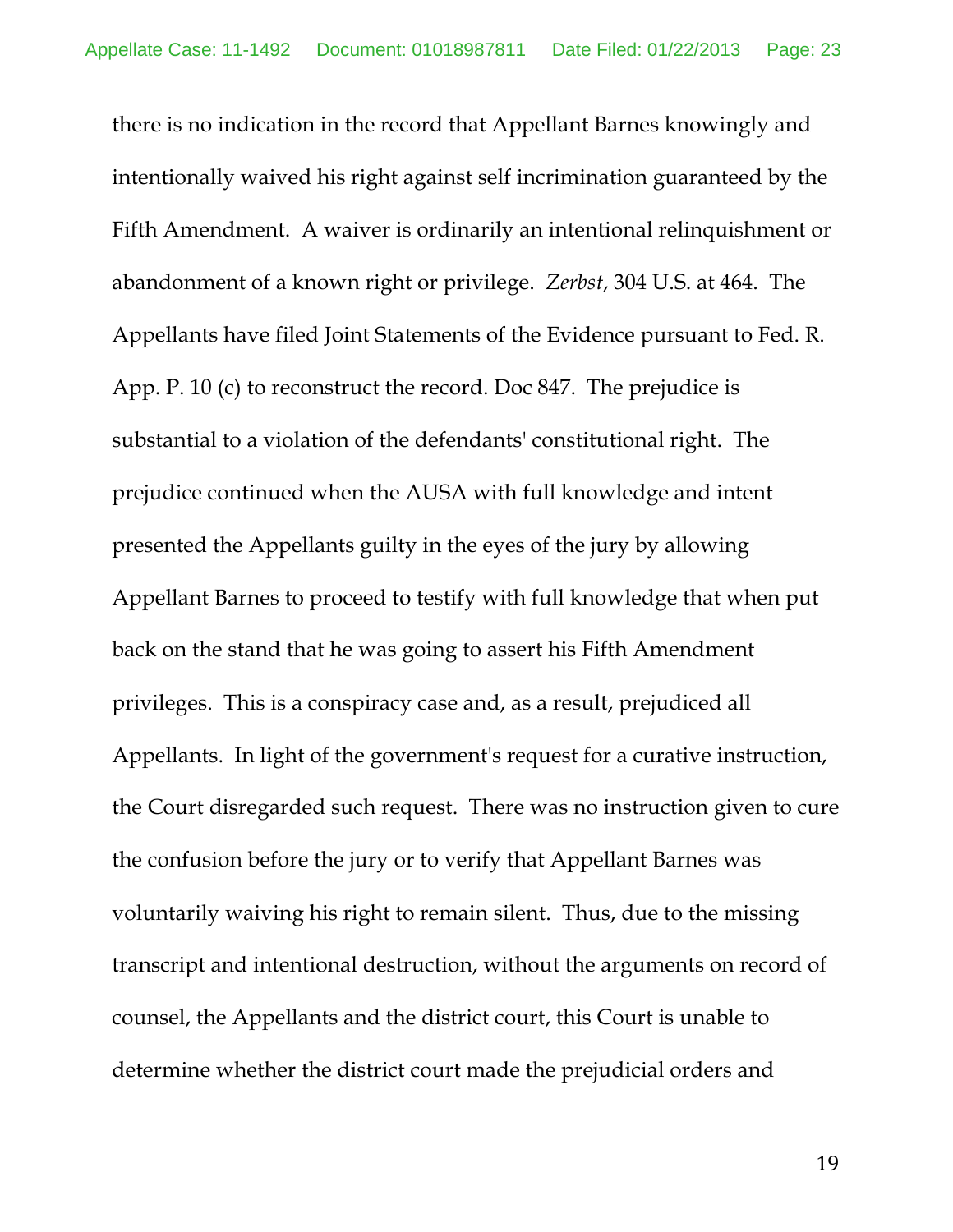reversal is required. The prejudice is substantial to a violation of a defendants' constitutional right. Therefore, the Appellants request judgment of conviction and sentences be reversed.

#### **b. Judicial Mitigation (i.e., Curative Instructions, etc.)**

After Walker attempted to invoke Barnes' Fifth Amendment right before a sitting jury—the district court dismissed the jury panel for a lunch recess, without offering any pertinent judicial instruction beforehand. (Doc. 557, p. 131). The Government concedes this point. Gov't. Br. 44-45. Regardless, the Government argues that because the Appellants subsequently declined curative instructions, thus exhibiting "intent," a waiver transpired, and the Appellants failed to preserve this issue for appeal. *Id.* at 54-57. Yet, only moments *before* the Appellants are seeking to retain the very rights the Government unashamedly proclaims were "knowingly and intelligently relinquished;" *Id.* at 55, even if those rights were retained in a manner of makeshift and spontaneous preservation. It is unwarranted to claim that the Fifth Amendment issue—in its entirety was not preserved for appeal. (Doc. 557, pp. 132-155).

As the Government acknowledges, the analysis for plain error involves a clear and obvious legal mistake, which consequently affects the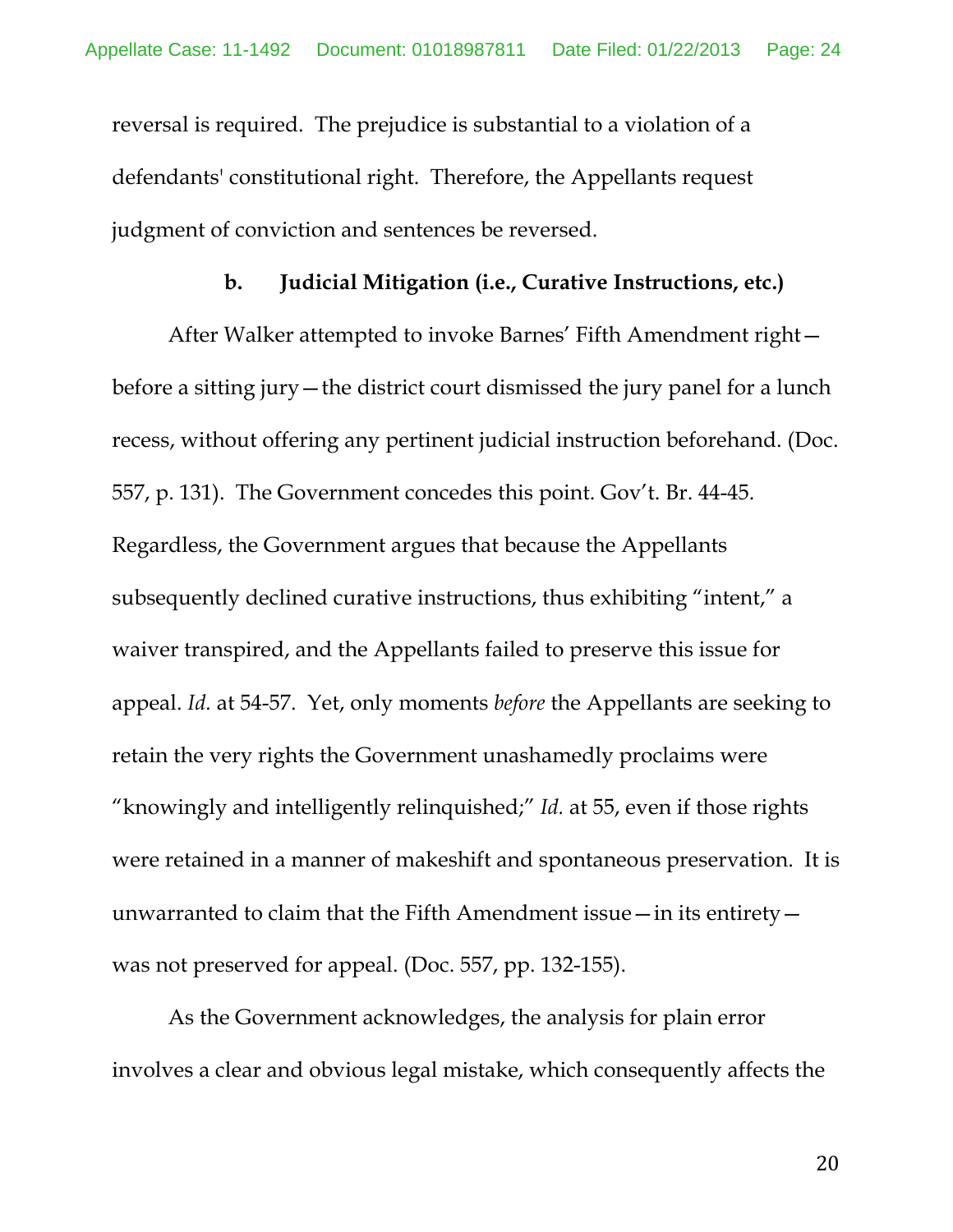Appellants' substantial rights, and the fairness of a judicial proceeding. Gov't. Br. 56, citing *United States v. Fabiano,* 169 F.3d 1299, 1301-02 (10th Cir. 1999). Here, Barnes was compelled by the trial court to testify against his will, leading to the Walker's improper invocation of a co-defendant's Fifth Amendment right, and all for the jury panel to behold. In response, the court decided to recess for lunch, and, subsequently, *not* directly referencing Mr. Barnes' and Mr. Walker's invocations and motion for mistrial, but reminding the jury that statements and objections…were not evidence…" *Id.* at 46 (emphasis added). The Government believes that the testimony at issue was not incriminating, conveniently dismissing the Court's long, historical view that the Fifth Amendment protection comes with it major potential for prejudicial implications. *Baxter v. Palmigiano,* 425 U.S. 308 (1976), *supra*.This is what is at issue, and plain error seems fully evident.

### **IV. Sixth Amendment Right to Present a Plenary Defense**

As the Government recounts its rendition of facts within its Response Brief, it references several witness statements: testimony from staffing firm employees, law enforcement procurement personnel, and more. Gov't. Br. 12-14. In conjunction with these references, the Government describes the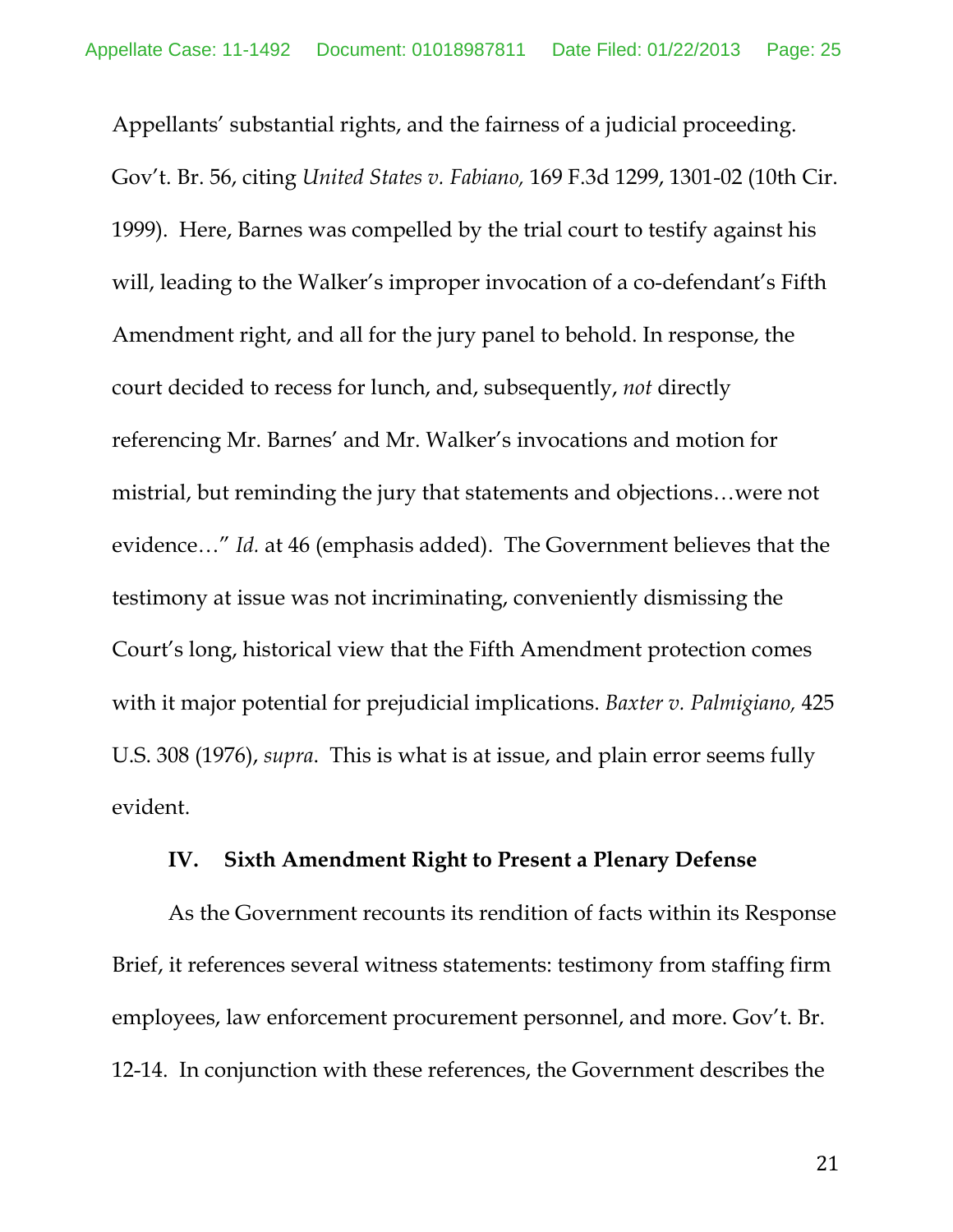communiqués between these parties and the Appellants; and, in so doing, generally reassert that staffing firms "…relied on [certain] representations in deciding whether to do business with the [Appellants]" *Id.* at 13, and that law enforcement "…established not only that [the Appellants] had made no sales of CILC to…agencies, but that the [Appellants] had no basis even for believing that such sales were imminent." *Id.*

Besides these accounts being subjectively partial, they explicitly exhibit the *importance* of this issue on appeal. The Government mentions its perspective of the case matter-of-factly, in abhorrent fashion, as they knowingly fail to state that—inopportunely contrary to their position—that law enforcement witnesses encouragingly explained in full detail their positive, supportive meetings they underwent with the Appellants (*see,*  Doc. 609, pp. 434-449, Doc. 558, pp. 214- 251, 265-283; Vol. II, pp. 1136- 1151, 2524-2561, 2575-2593). Further, the Government fails to mention law enforcement representatives' willingness to explain and guide the Appellants through the inefficient, bureaucratic processes that proved necessary for such potential sale. *Id.* The Government goes as far as quoting John Shannon as stating that the NYPD was "furious" when the department received, via mail, CILC software prototypes, Gov't. Br. 14.,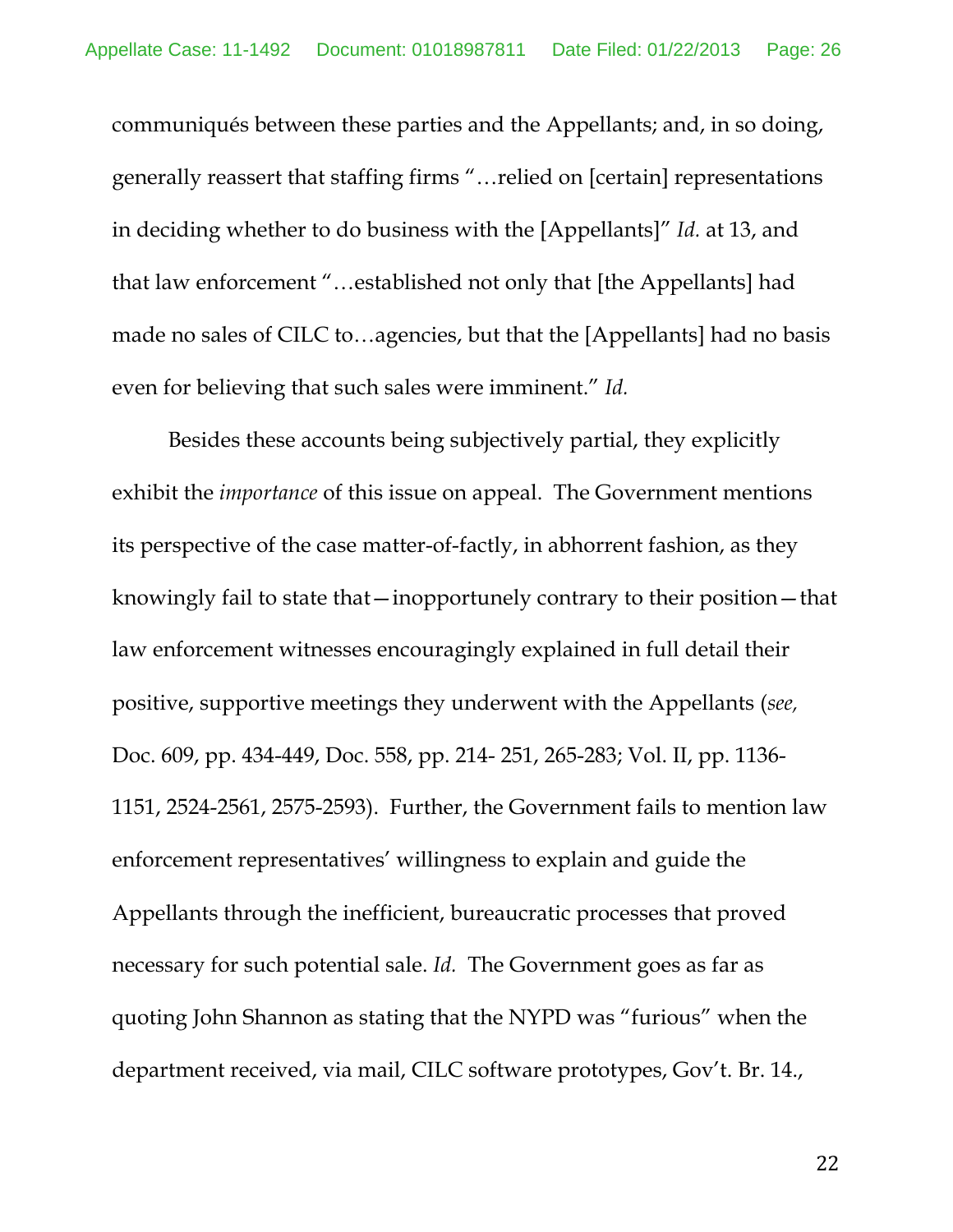when in fact, the NYPD *procurement personnel* — whom the appellants were already engaged with in constructive, and reciprocating, discussion wanted to confine the process to standard procedures, without exposing the software prematurely to precincts. (Doc. 558, 223-251; Vol. II, 2533- 2561). Nonetheless, and as the Government conveniently omits, those very precincts—similar to the NYPD Information Technology procurement liaisons themselves—were impressed with the software, displayed positive receptivity towards the CILC product and requested cost information. *Id.* 

The Government further conveniently fails to mention that staffing firm employees admitted to standard—yet surprisingly superficial and perfunctory—confirmation checks, product and sales verification procedures (often in the hands of distant credit department personnel, and customary Dunn & Bradstreet database queries), before willingly entering into business contacts with information technology firms similar to the Appellants.' (*see,* Doc. 610, pp. 232-258, Doc. 611, pp. 926- 930; Vol. II, pp. 1393-1419, 1628-1632). For example, when asked if the typical vetting process involves application submission or credit checks to determine whether a prospective payrolling investment is sound or not, Mr. Krueger, an information technology staffing specialist, answered, "[i]t is a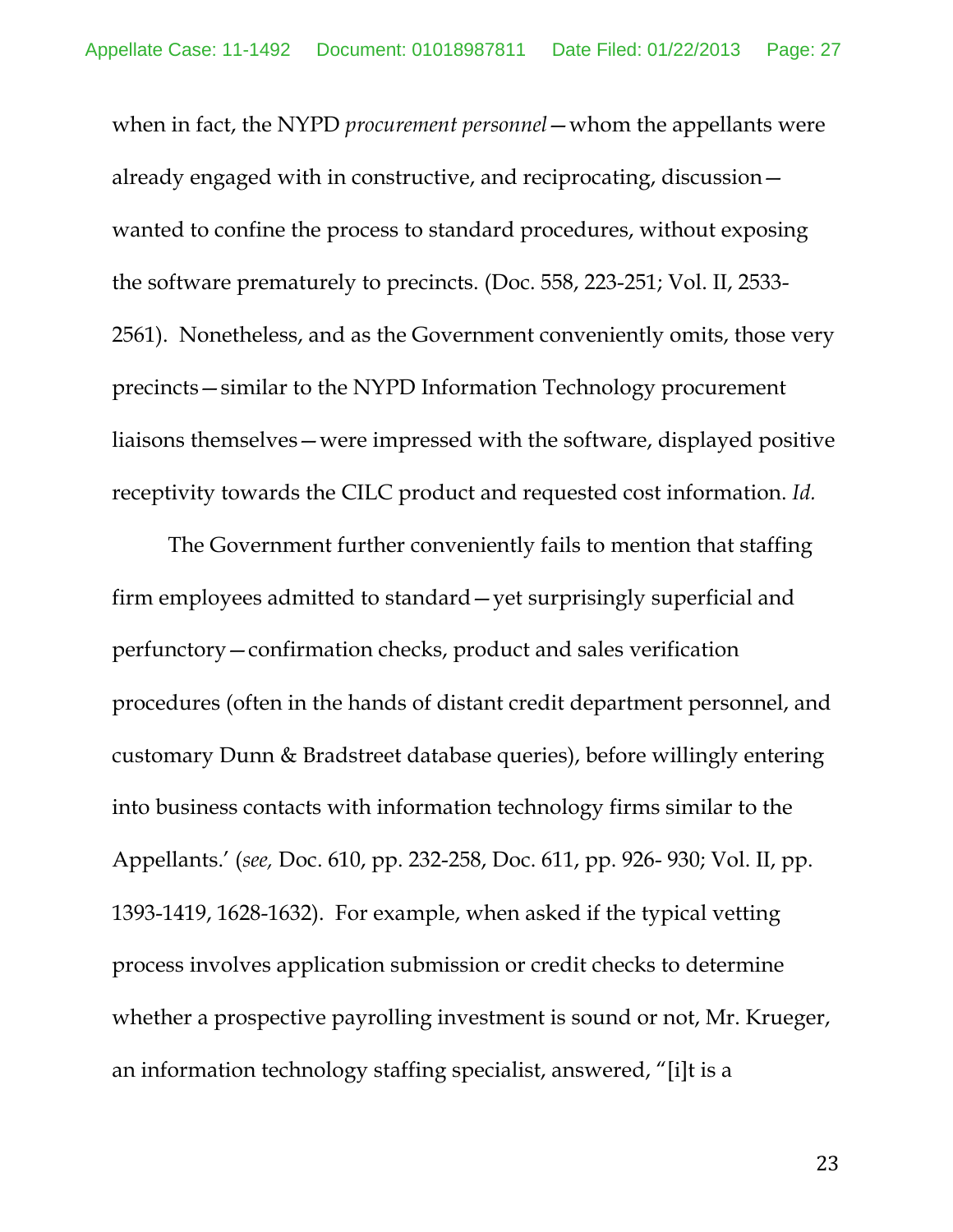determination of good-faith relationship;" directly confirming that it is nothing more than a routine "*subjective* exercise." (Doc. 610, p. 255; Vol. II, p. 1416). These remain the same background inquiries for which the Appellants' venture qualified, and surpassed, each and every time a staffing firm conducted such review.

The Government moreover ignores its role in adversely affecting the viability of the CILC product for purchase; that a mere sale of CILC was made infinitely more difficult after the Government made public press releases speaking of criminal investigations, and FBI search warrants, amidst Appellants' efforts to sell their software.

#### **a. Exclusion of Expert Witnesses**

In making its argument, the Government notes that the Appellants "reported substantially overlapping, if not identical, hours for the same employee," Gov't. Br. 16, and that Appellants "increased… loss to the staffing companies." *Id.* at 17. The Government is only able to paint such a picture, here on appeal, because the Appellants were disallowed from calling witnesses that would have directly attacked these very assertions. (Doc. 616, pp. 1636-1657; Vol. II, pp. 2338-2359). Both Mr. Andrew Albarelle, and Ms. Kelly Baucom, as mentioned in the Appellants' Principle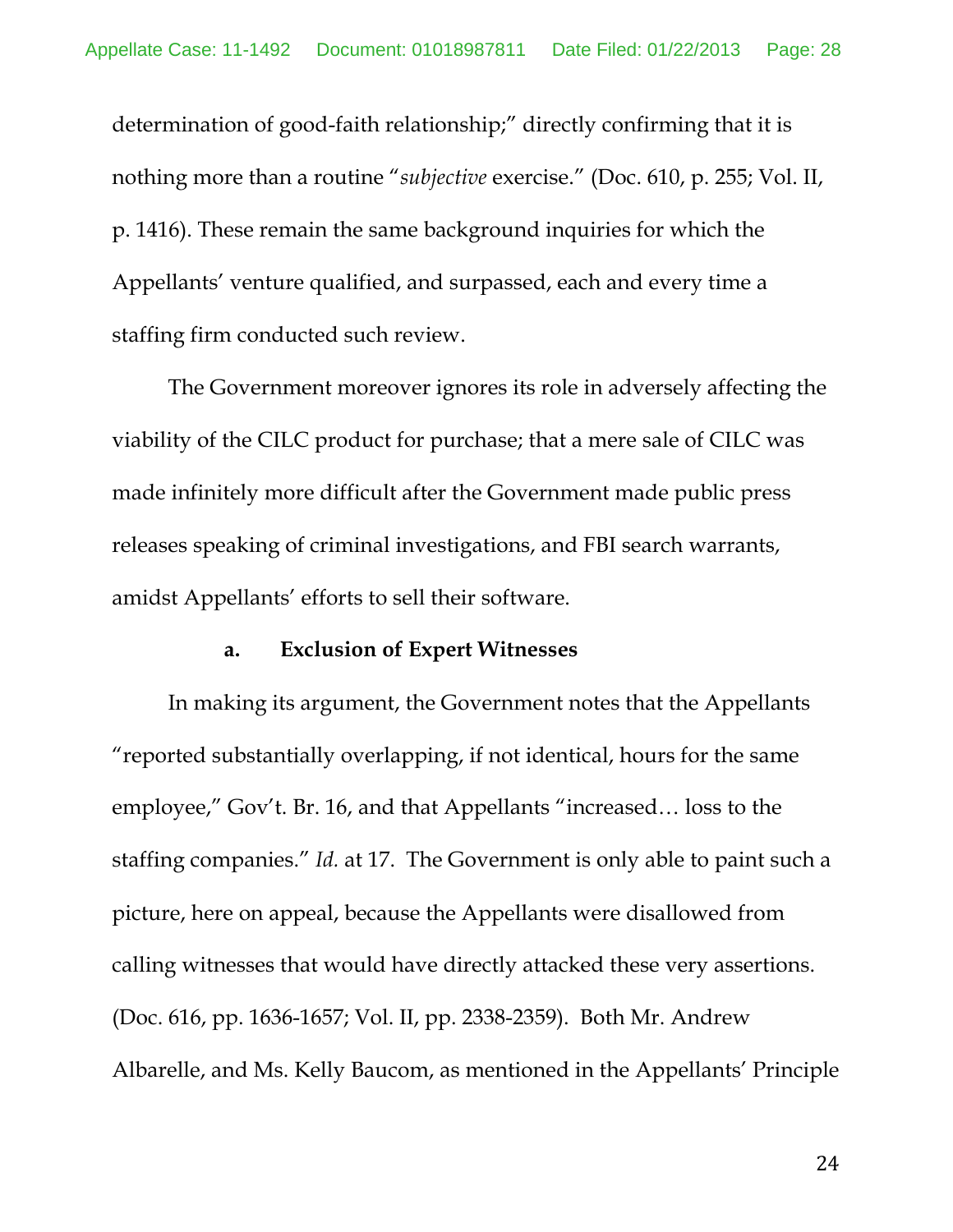Brief, would have explained that the aforesaid payrolling practices were not abnormal, and that all staffing firms anticipate, and plan for, certain business-related risk-taking corollaries, which include monetary losses. App. Br. 65-66.

Predictably, the Government argues that Appellants failed to adhere to the provisions of Federal Rule of Criminal Procedure 16, and the pertinent provisions of the Federal Rules of Evidence, *inter alia*, making it appropriate for the district court to disallow said testimony. Gov't. Br. 60. In its argument, the Government suggests that the Appellants knew better, as is exemplified by their prior adherence to the rules regarding witness Donald Vilfer. *Id.* 61-62. In using Mr. Vilfer's disclosure as an example of the Appellants' alleged disregard for proper procedure, the Government is extraordinarily insincere. The Government—within the very same document—explains that Mr. Vilfer's disclosure transpired while the Appellants were represented by prior defense counsel, and not after their election to proceed *pro se*. *Id.* Further, the Appellants' have continually held that the Government had not requested disclosure for expert witnesses—as the minutes indicate—and, that regardless, disclosure had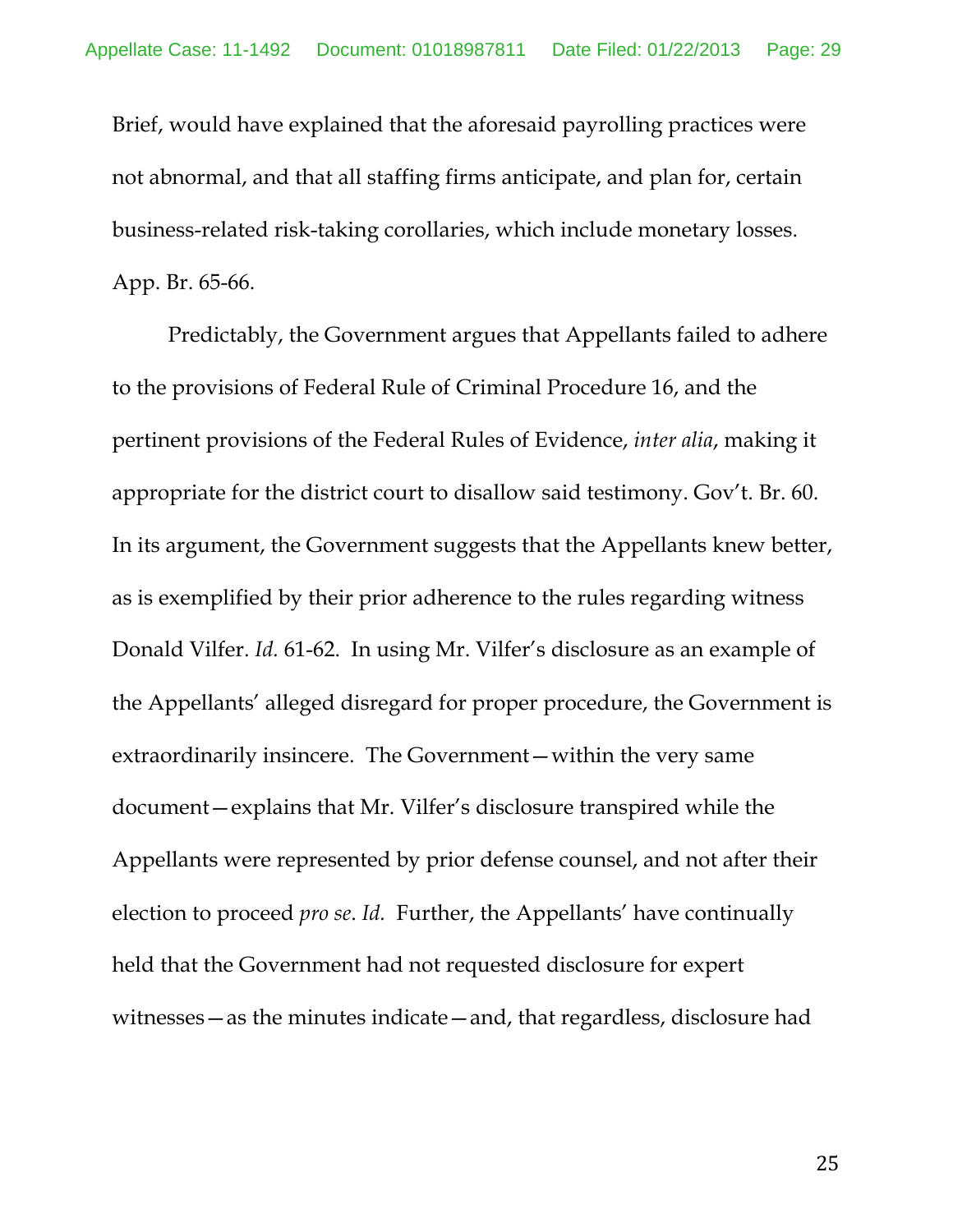been provided via the letters to the United States Attorney for the District of Colorado, John Walsh. App. B. 59-71.

The Government asserts that the Appellants did not follow the technical requirements of Fed. R. Crim. P. 16; Although in a footnote, the Government alleges that there is an inference of bad faith on the part of the Appellants, yet inadvertently admitting that no actual bad faith can be shown. Gov't. Br. 66. Without an affirmative showing of bad faith, the action of exclusion was inappropriately harsh. Fed. R. Crim. P. 16. Again, the Appellants felt that there had been no prosecutorial request for disclosure, and that the letters—submitted to the United States Attorney for the District of Colorado—were sufficient nevertheless. In the light of those letters, the witness list and the email notifications—of which the prosecutorial team received—the Appellants submit that there only lay an inference of *good* faith. App. Br. 70. While the district court penalizes the Appellants for their oversight in Fed. R. Crim. P. 16 and are sanctioned by not allowing critical witnesses, AndrewAlbarelle (Albarelle) and Kelly Baucom (Baucom), the Court allows witness Joseph Thurman to testify through the same formalities by submitting a letter with his credentials twenty-four hours prior to his testimony. Doc 558. The testimony was not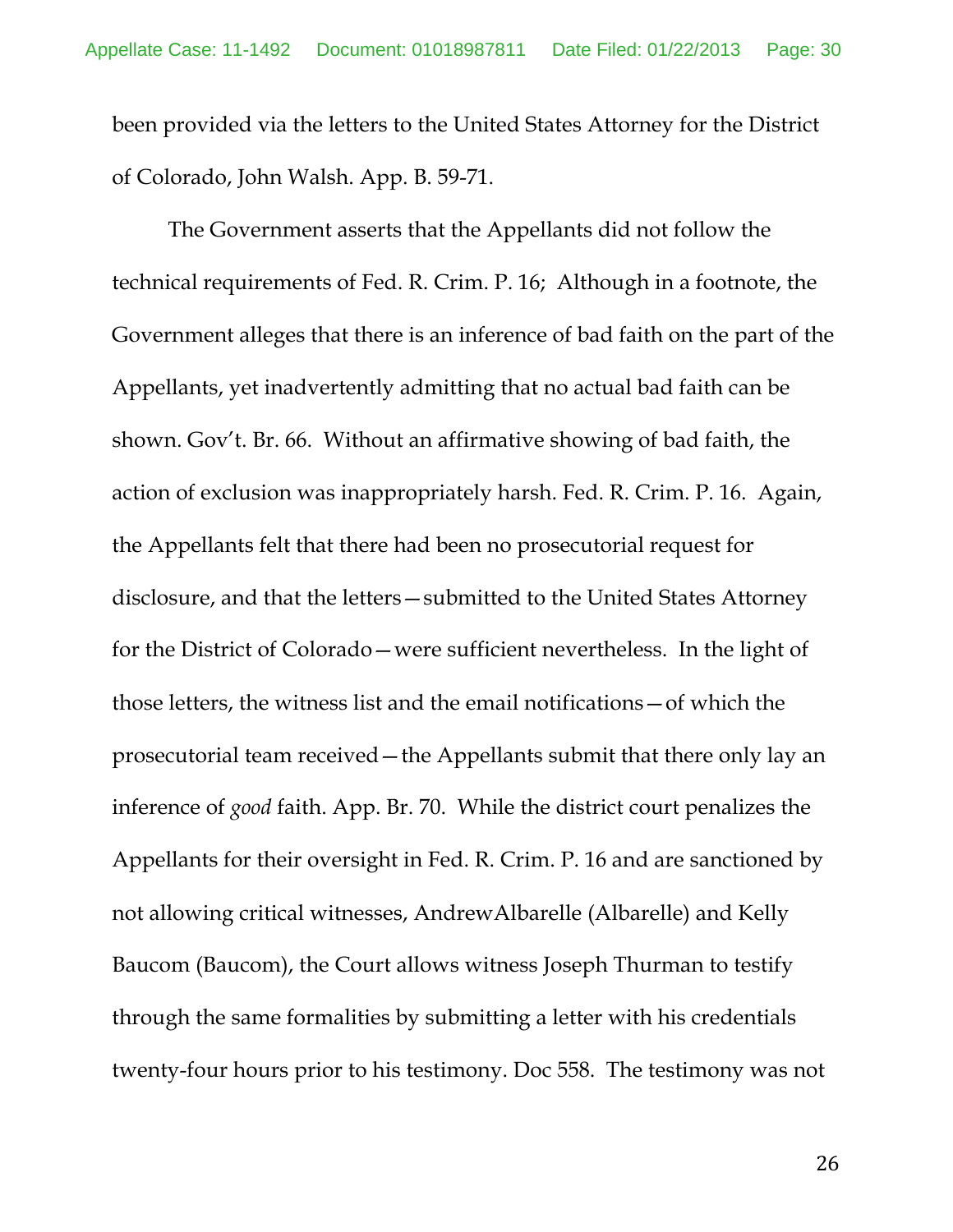duplicitous as Albarelle is an owner of a staffing agency with over eighteen years of experience with the knowledge to testify to all aspects of the staffing industry. Baucom is an account manager with fourteen years of experience and able to testify in aspects of and how account managers recruit businesses, decision makers, payrolling and time reporting. Whereas, Joseph Thurman was a Director of Business Development with a different aspect of business recruiting and recruiting of employees.

#### **V. Structural Error**

The Government attempts to define structural error which it states include "the lack of an impartial judge…" Gov't. Br. 39. Appellants filed a motion for recusal based on bias toward the Government, which was denied. Doc 558. It is obvious in the record and throughout transcript where bias has been displayed toward the Government, such as, the defense requested assistance with subpoenas (duty of the Court to enforce) instead were scolded for their efforts, critical evidence was precluded and destroyed, witness tampering was presented to the Court and not addressed, constitutional rights were violated and diminished, 99% motions presented by the pro se Appellants which were denied. Docs 557, 558, 617.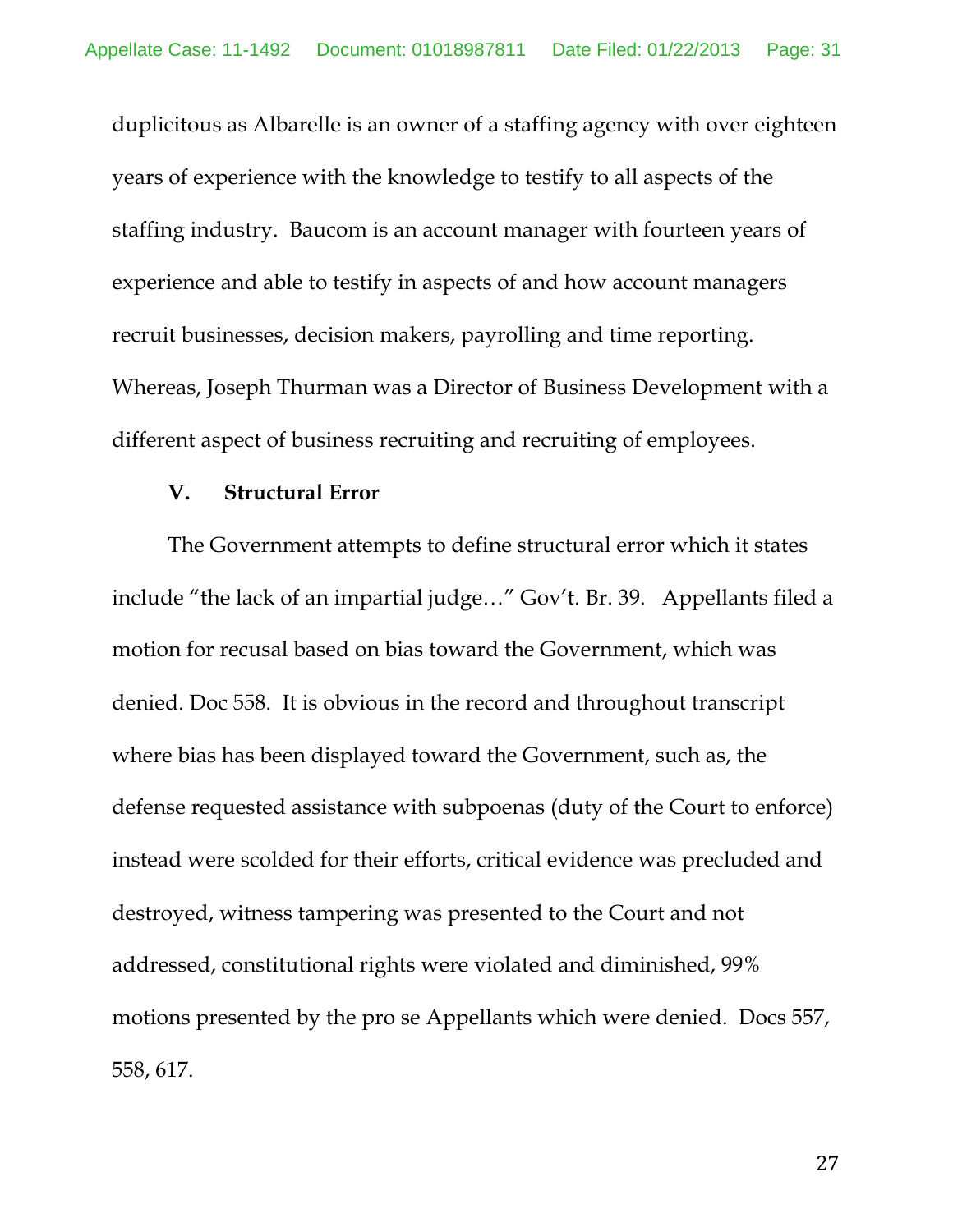The Government's entire supposition of the case, as is indicative of its Statement of the Case and Facts section, relies wholly on the theory that the Appellants' business practices were improper and fraudulent, Gov't. Br. 11-17; however, that very fundamental and qualified scheme has not yet been contested fully in a court of law, since key defense witnesses were excluded from testifying. Had the jury heard sworn statements concerning the faults within the procurement and staffing processes, the customary rituals of the Information Technology sector, and more—all in conjunction with the inconsistencies that the Government's case-in-chief had already portrayed—an objective fact-finder may not have viewed things in the sole manner that was judicially, and narrowly, permitted. The Appellants have a constitutional right to present a plenary defense, and the extreme sanction of disallowing vitally significant witnesses—so to bar such full explanatory elucidation—was extreme, unjust, and unreservedly improper.

#### **VI. Conclusion**

Based on the foregoing reply, the Appellants again respectfully pray that this Court reverse their convictions and remand this case to the District Court with an order to dismiss the indictment based on a violation of the Speedy Trial Act with Prejudice, or in the alternative, dismiss the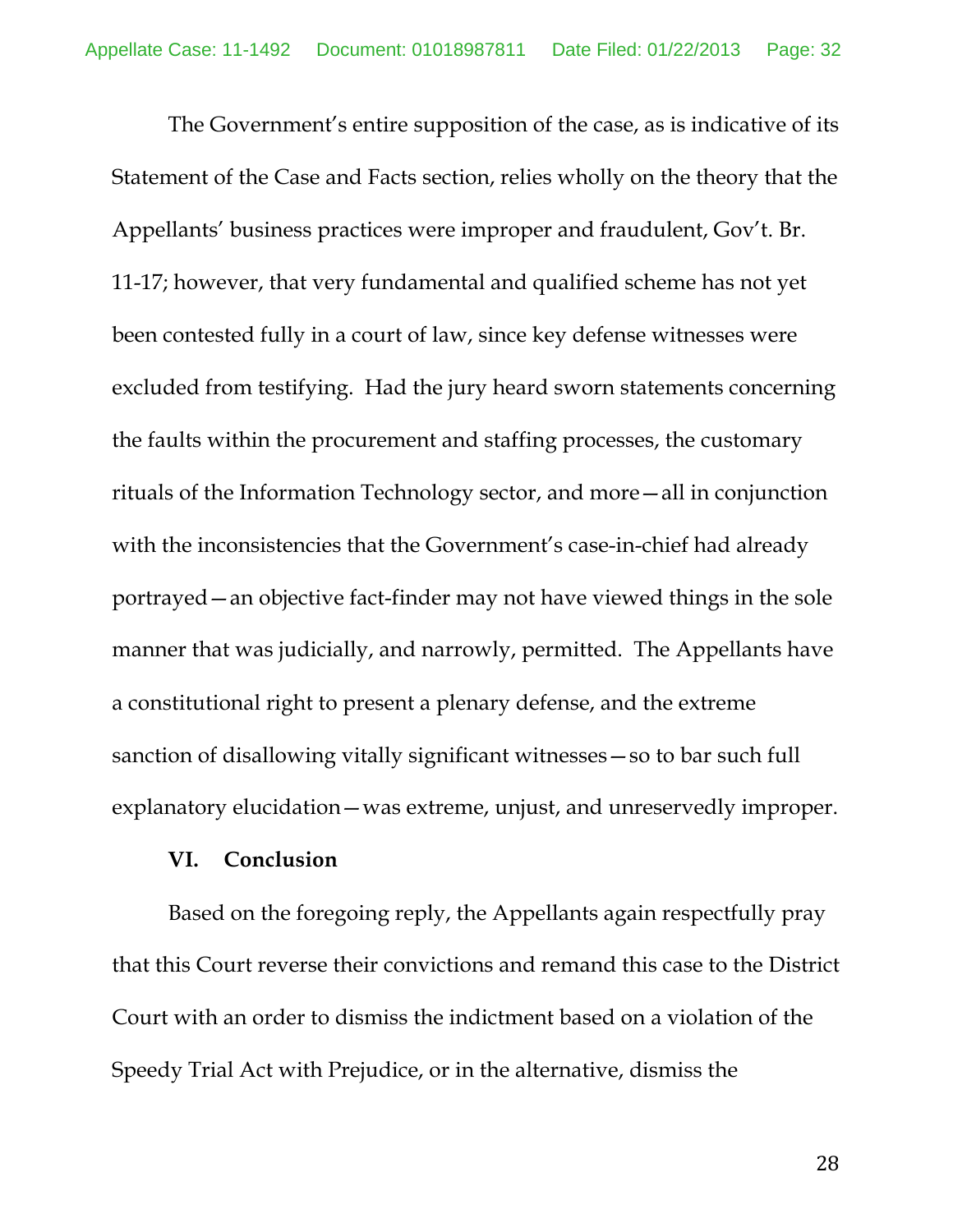convictions based on constitutional violations and structural error; or in the second alternative, grant a new trial based on the District Court's exclusion of Appellants' expert witnesses.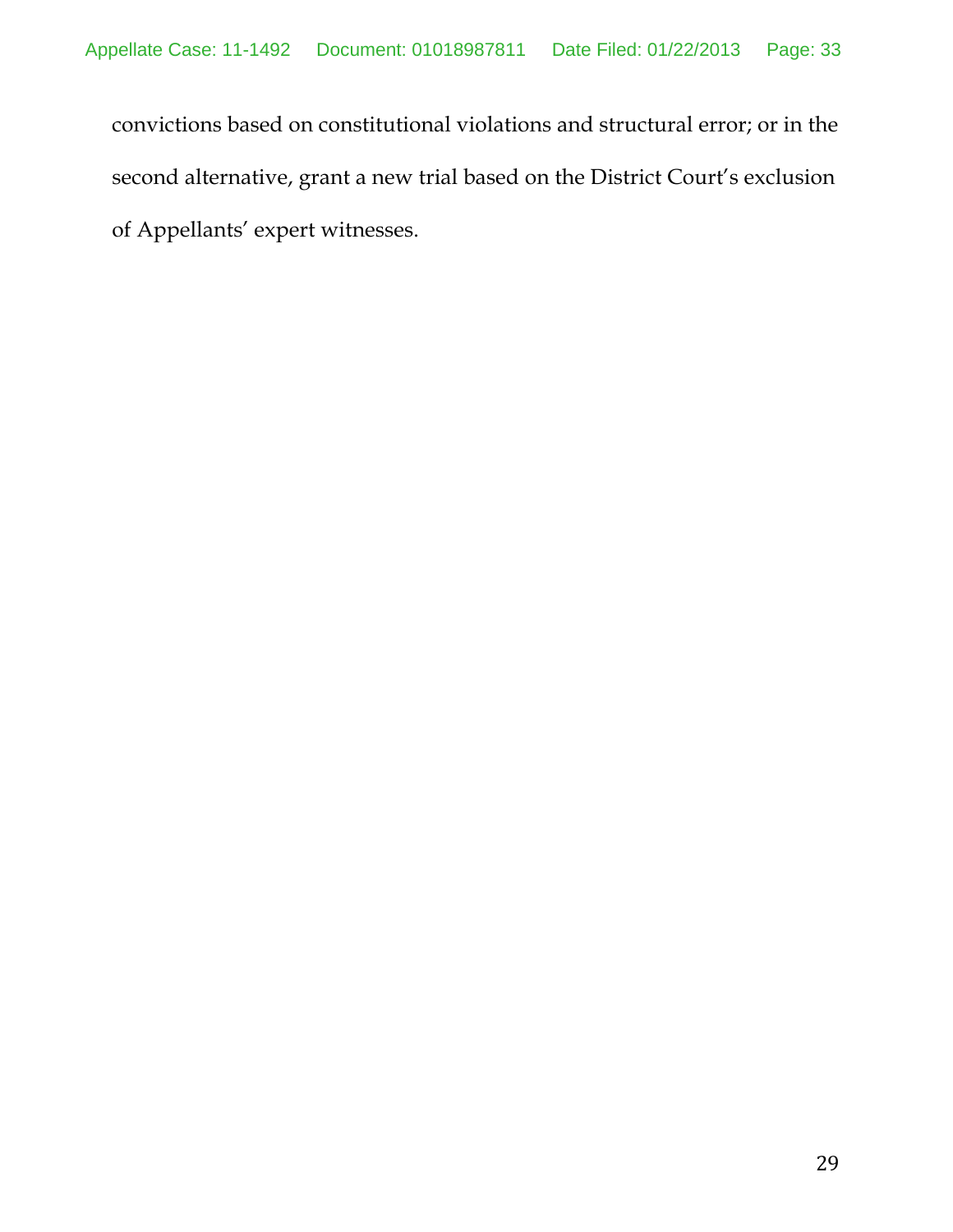# **CERTIFICATE OF COMPLIANCE WITH TYPE-VOLUME LIMITATION, TYPEFACE REQUIRMENTS AND TYPE-STYLE REQUIREMENTS**

This reply brief complies with the type-volume limitation pursuant to

Fed. R. App. P. 32(a)(7)(B)(ii) by its containing 5,563 words, excluding those

parts of the same exempted by Fed. R. App. P. 32(a)(7)(B)(iii).

This brief complies with the typeface and type-style requirements of

Fed. R. App. P. 32(a)(6) by its having been prepared in a proportionally

spaced typeface using Microsoft Word for Mac 2011™ in Book Antiqua 14-

point font.

# **s/ Gwendolyn Maurice Solomon, Esq.**

 Gwendolyn Maurice Solomon, Esq. P.O. Box 62654 Colorado Springs, Colorado 80962 gms@solomonlaw.org www.solomonlaw.org (719) 287-4511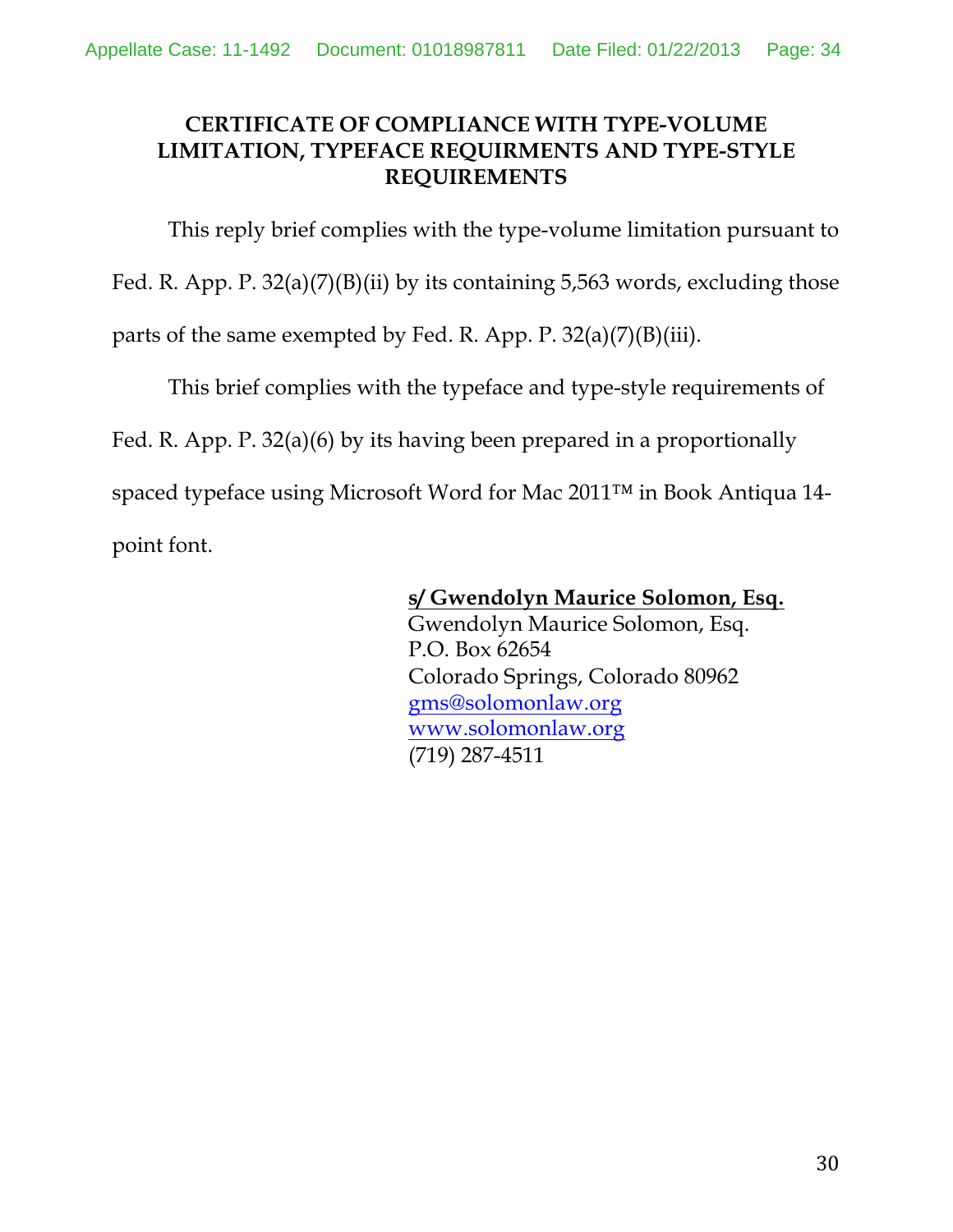### **CERTIFICATE OF ELECTRONIC SUBMISSION**

I hereby certify that (1) all privacy redactions have been made; (2) the CM/ECF Appellate submissions of this brief and its attachments are exact reproductions of the originals of the same; and (3) the said electronic submissions of this brief and its attachments have been scanned for viruses with the most recent version of a commercial virus scanning program, which has indicated that the brief and its attachments are free of viruses.

I further certify that the information on this form is true and correct to the best of my knowledge and belief that was formed after a reasonable inquiry.

> **s/ Gwendolyn Maurice Solomon, Esq.** Gwendolyn Maurice Solomon, Esq. P.O. Box 62654 Colorado Springs, Colorado 80962 gms@solomonlaw.org www.solomonlaw.org (719) 287-4511